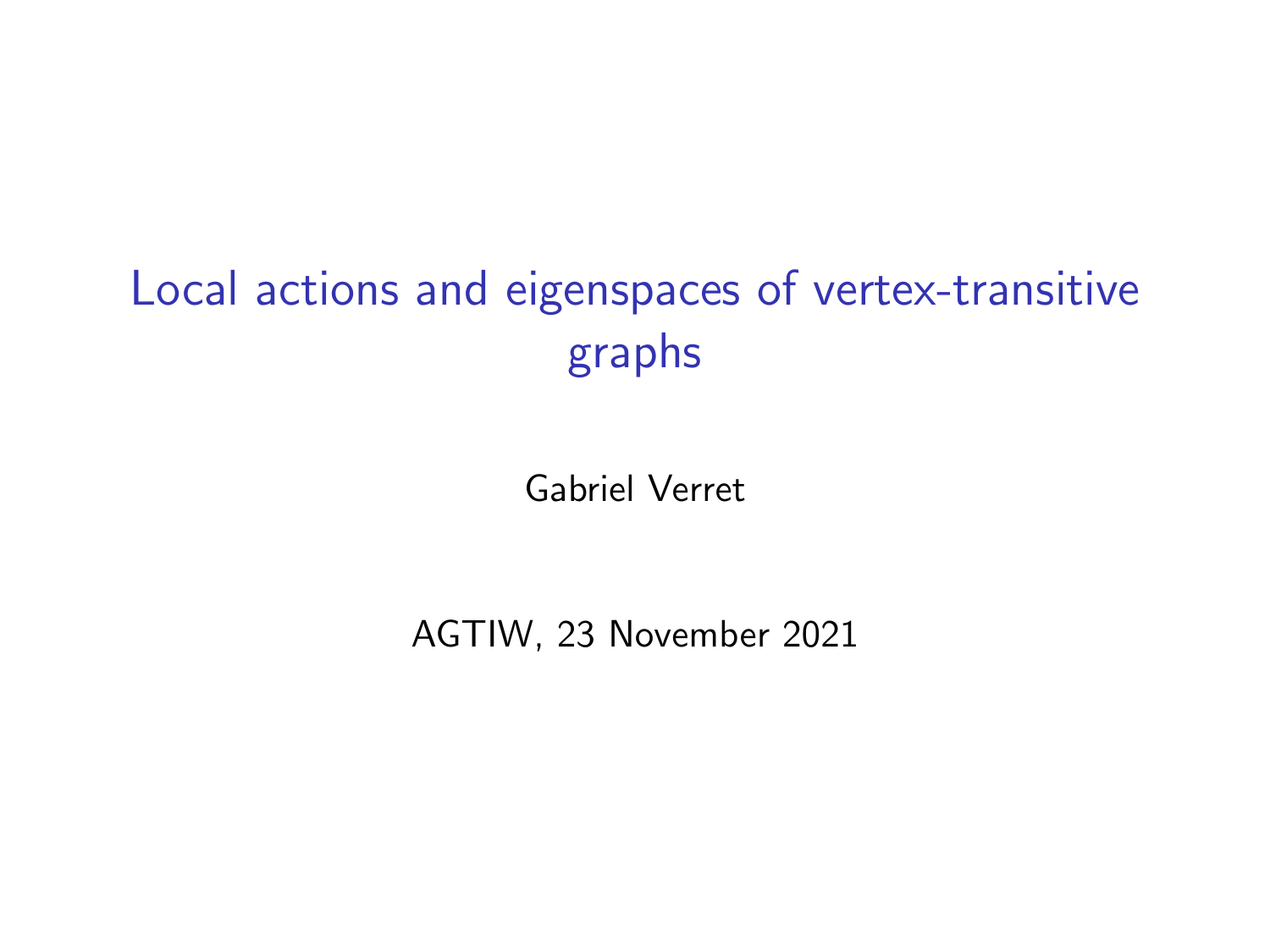### **Definitions**

All groups are finite, all graphs are finite, connected and simple (undirected, loopless, no multiple edges).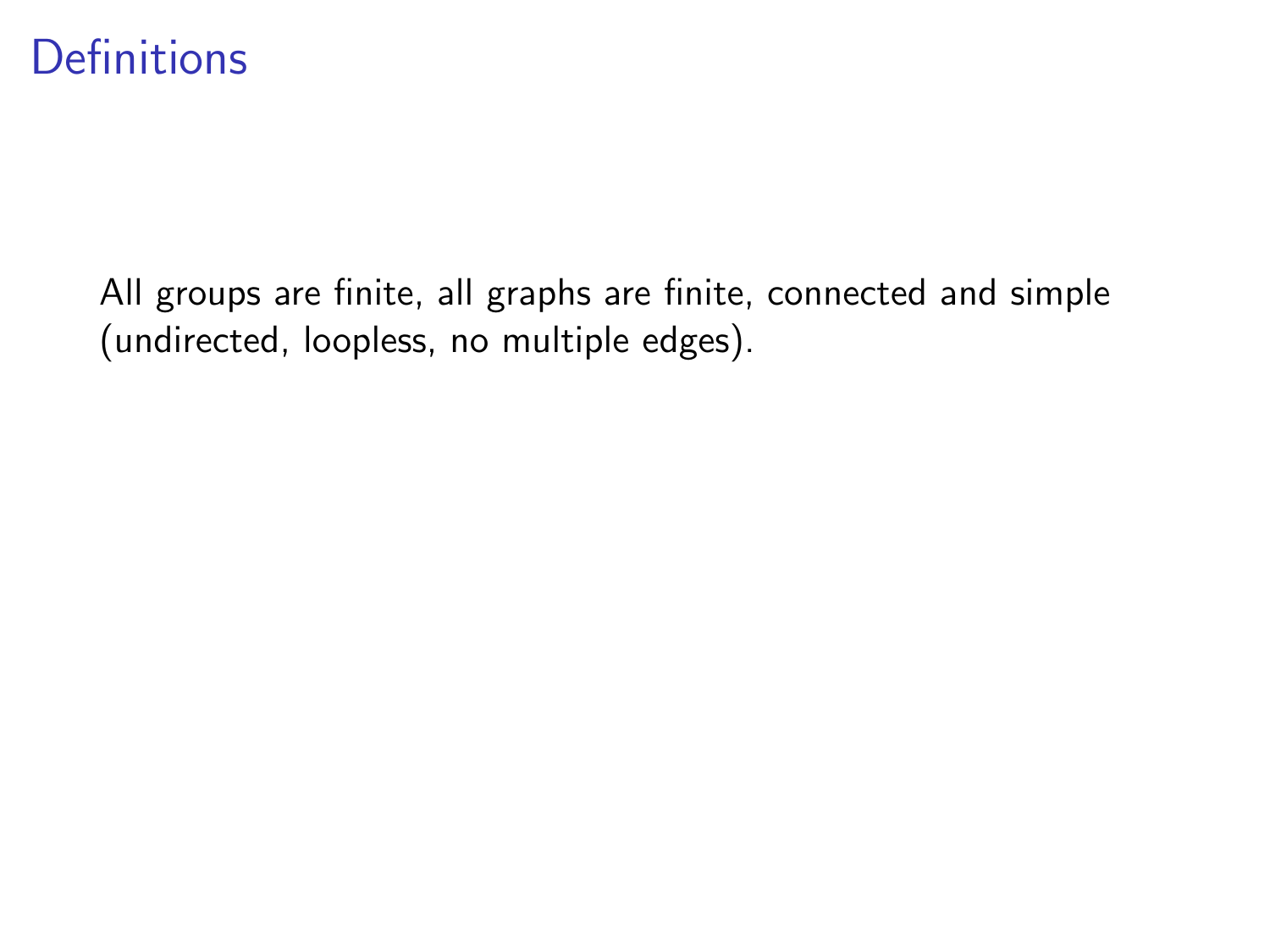### **Definitions**

All groups are finite, all graphs are finite, connected and simple (undirected, loopless, no multiple edges).

An arc in a graph is an ordered pair of adjacent vertices.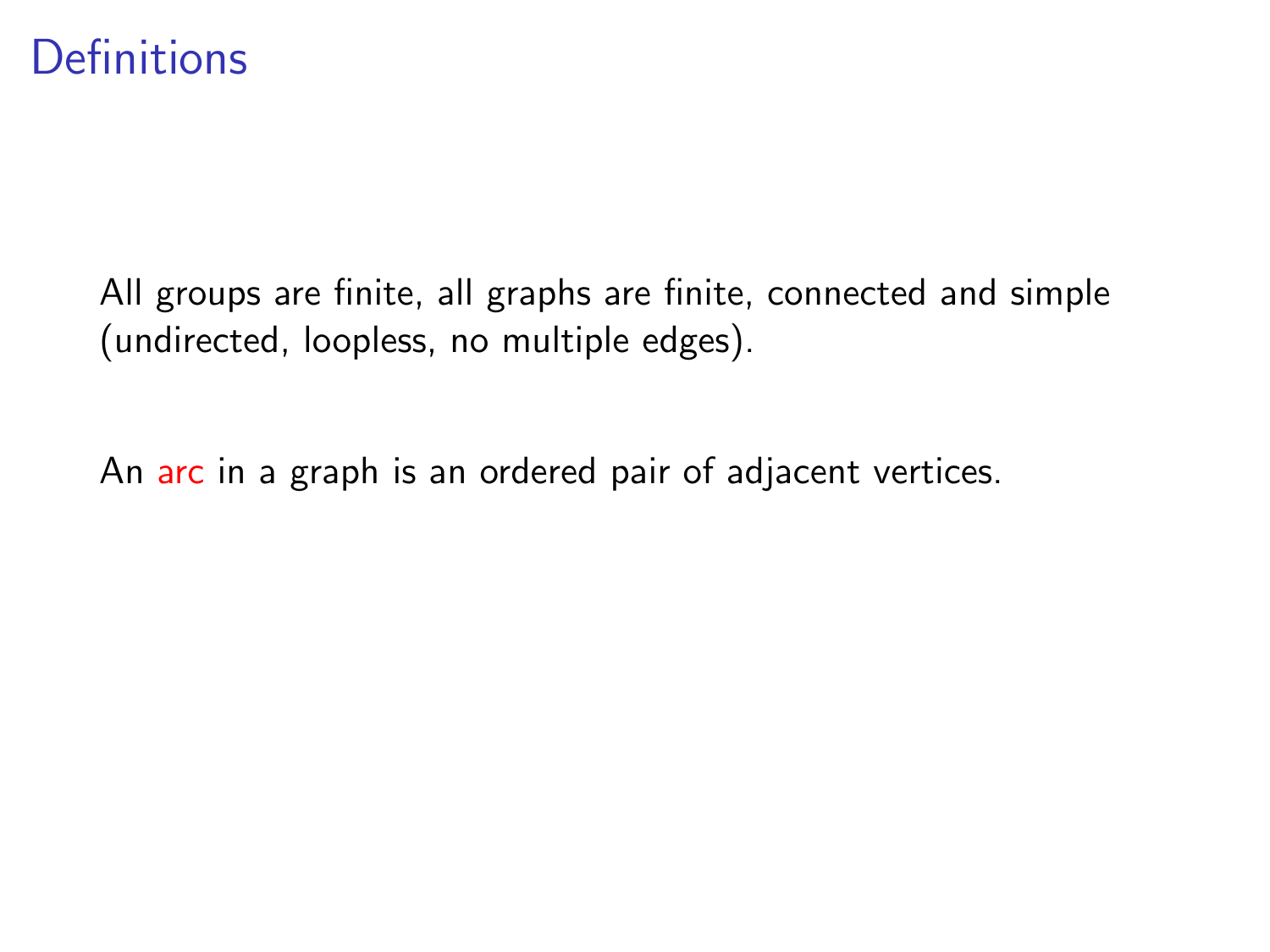### **Definitions**

All groups are finite, all graphs are finite, connected and simple (undirected, loopless, no multiple edges).

An arc in a graph is an ordered pair of adjacent vertices.

A graph  $\Gamma$  is G-vertex-transitive (G-arc-transitive) if  $G \leq \text{Aut}(\Gamma)$ acts transitively on the the vertex-set (arc-set) of Γ.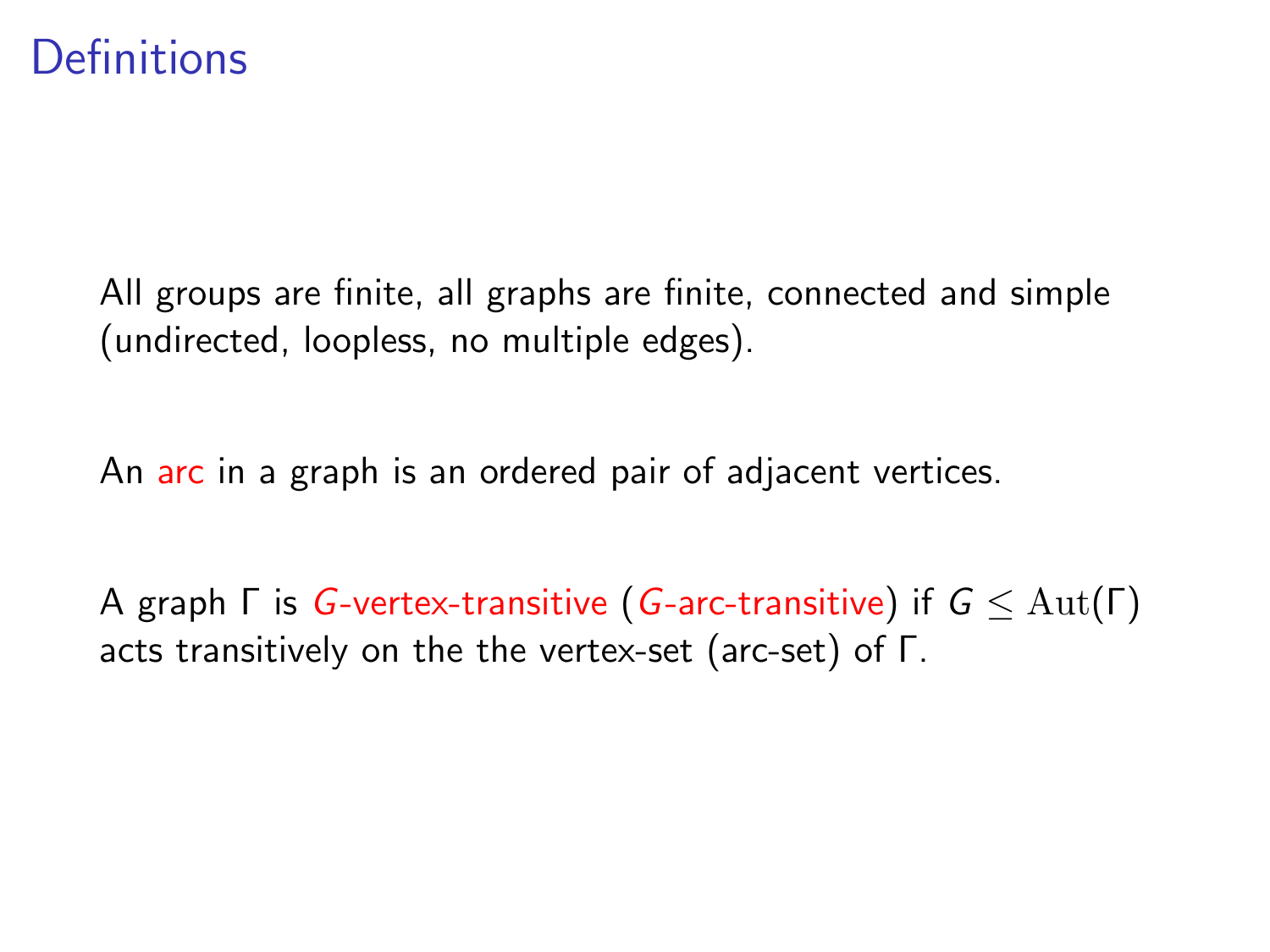## Tutte's Theorem

### Theorem (Tutte 1947)

If Γ is a 3-valent G-arc-transitive graph and v is a vertex of Γ, then  $|G_v| \leq 48$ .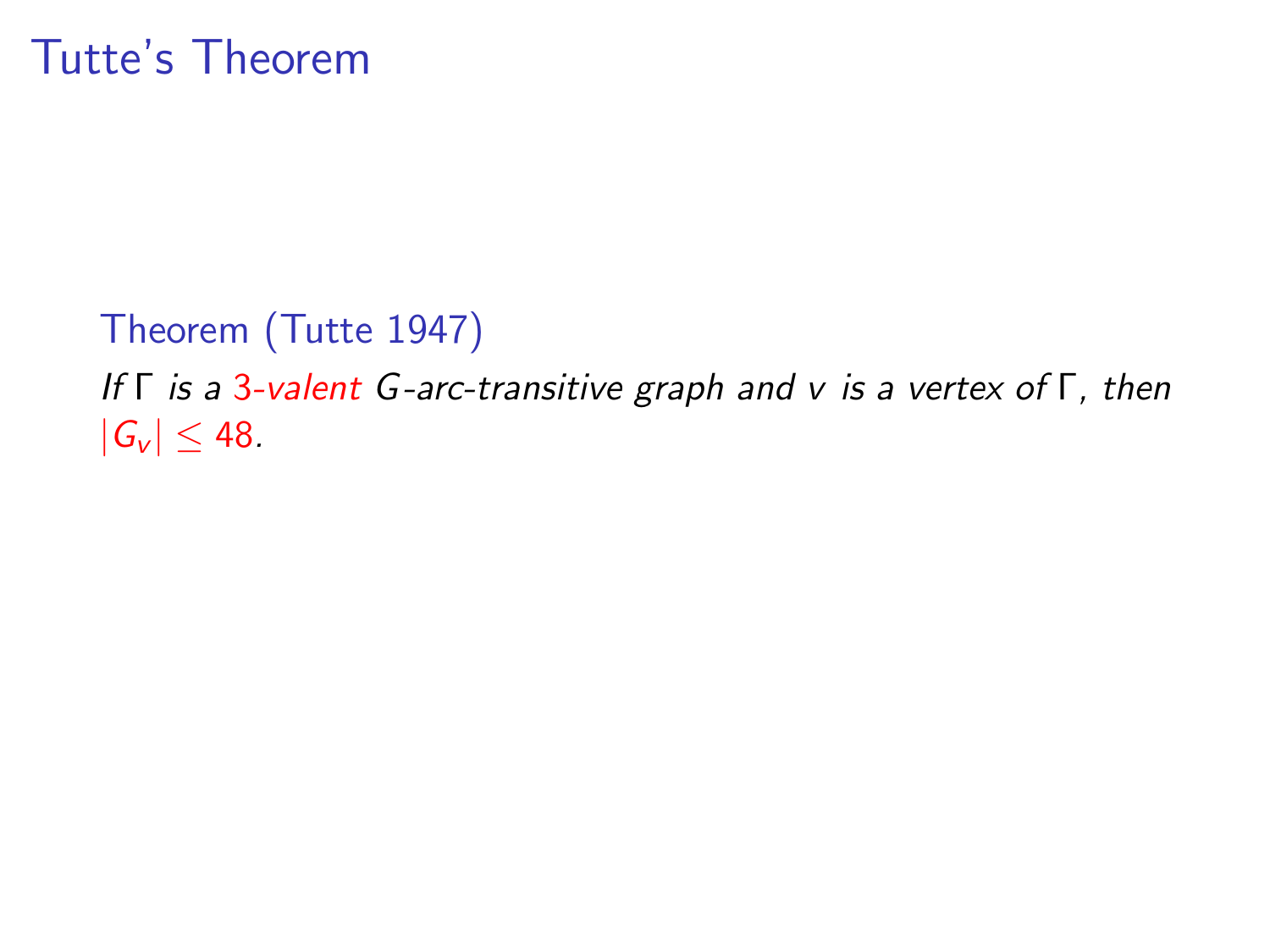## Tutte's Theorem

Theorem (Tutte 1947)

If Γ is a 3-valent G-arc-transitive graph and v is a vertex of Γ, then  $|G_v| \leq 48$ .

 $|G_{\nu}|$  is bounded by a constant, so  $|G|$  grows at most linearly in terms of  $|V(Γ)|$ .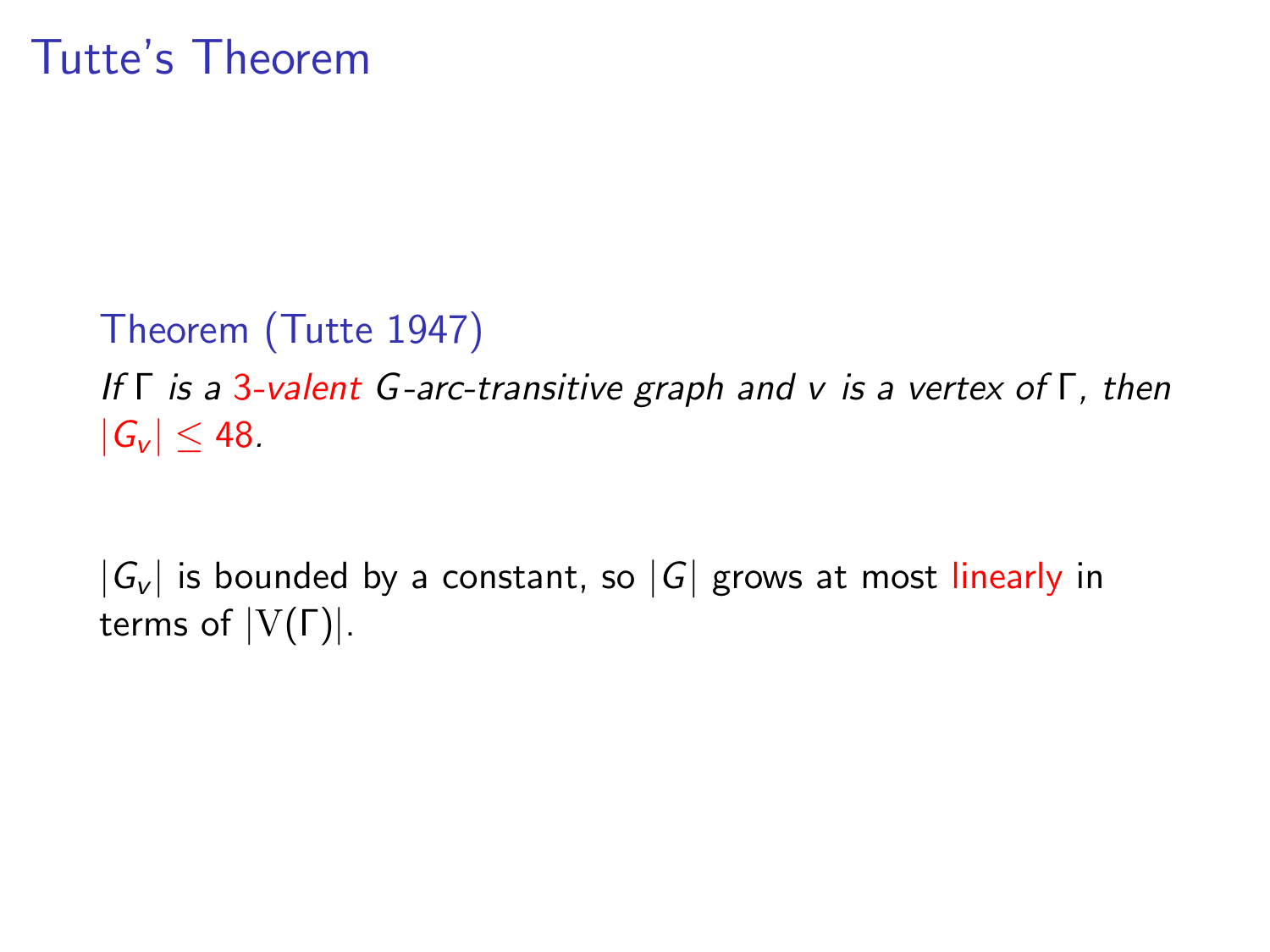It allows one (for example Conder) to enumerate 3-valent arc-transitive graphs up to "large" order (say 10000).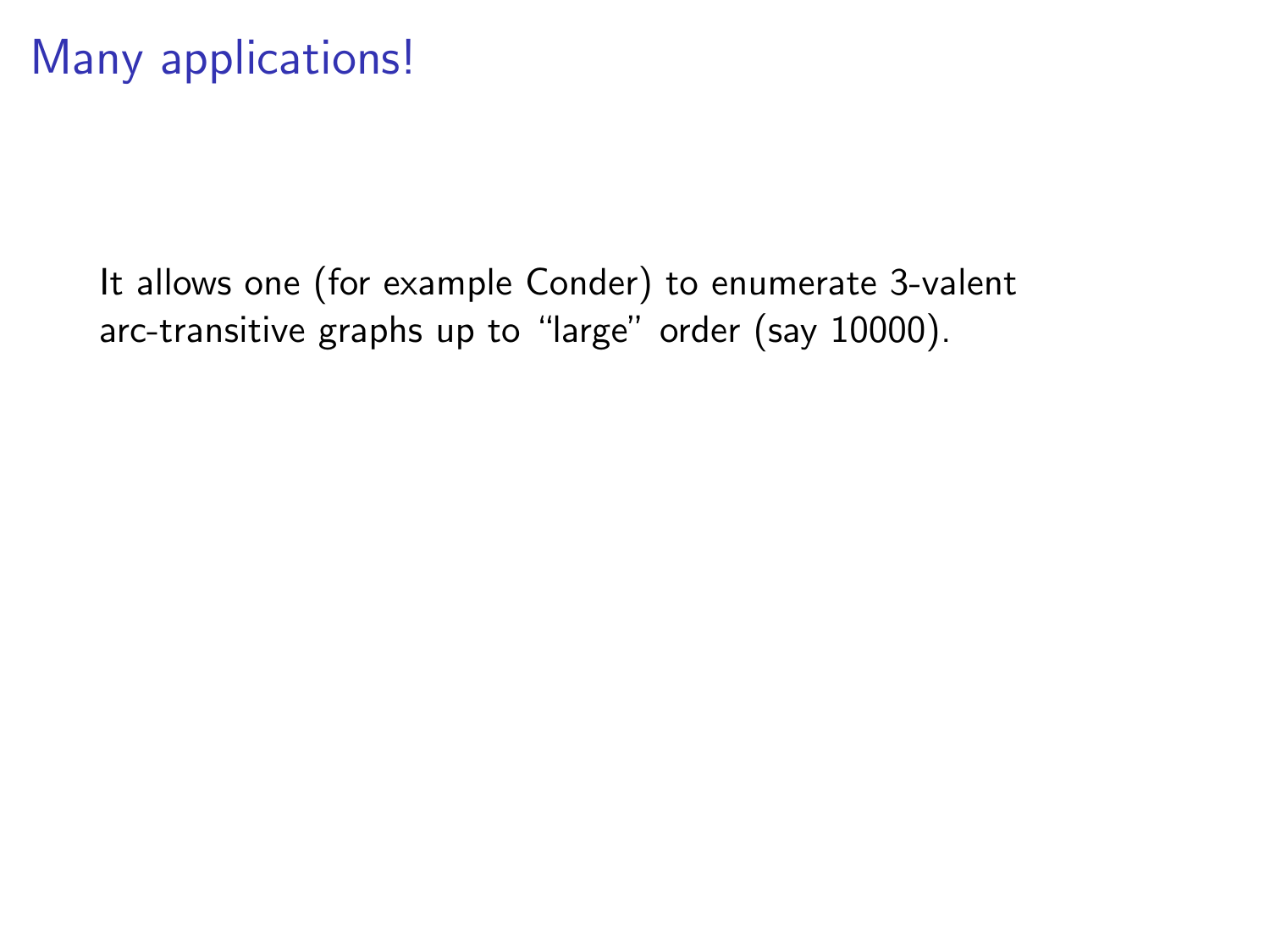It allows one (for example Conder) to enumerate 3-valent arc-transitive graphs up to "large" order (say 10000).

### Theorem (Potočnik, Spiga, V 2017)

The number of 3-valent arc-transitive graphs of order at most n is

 $\sim n^{c \log n}$ .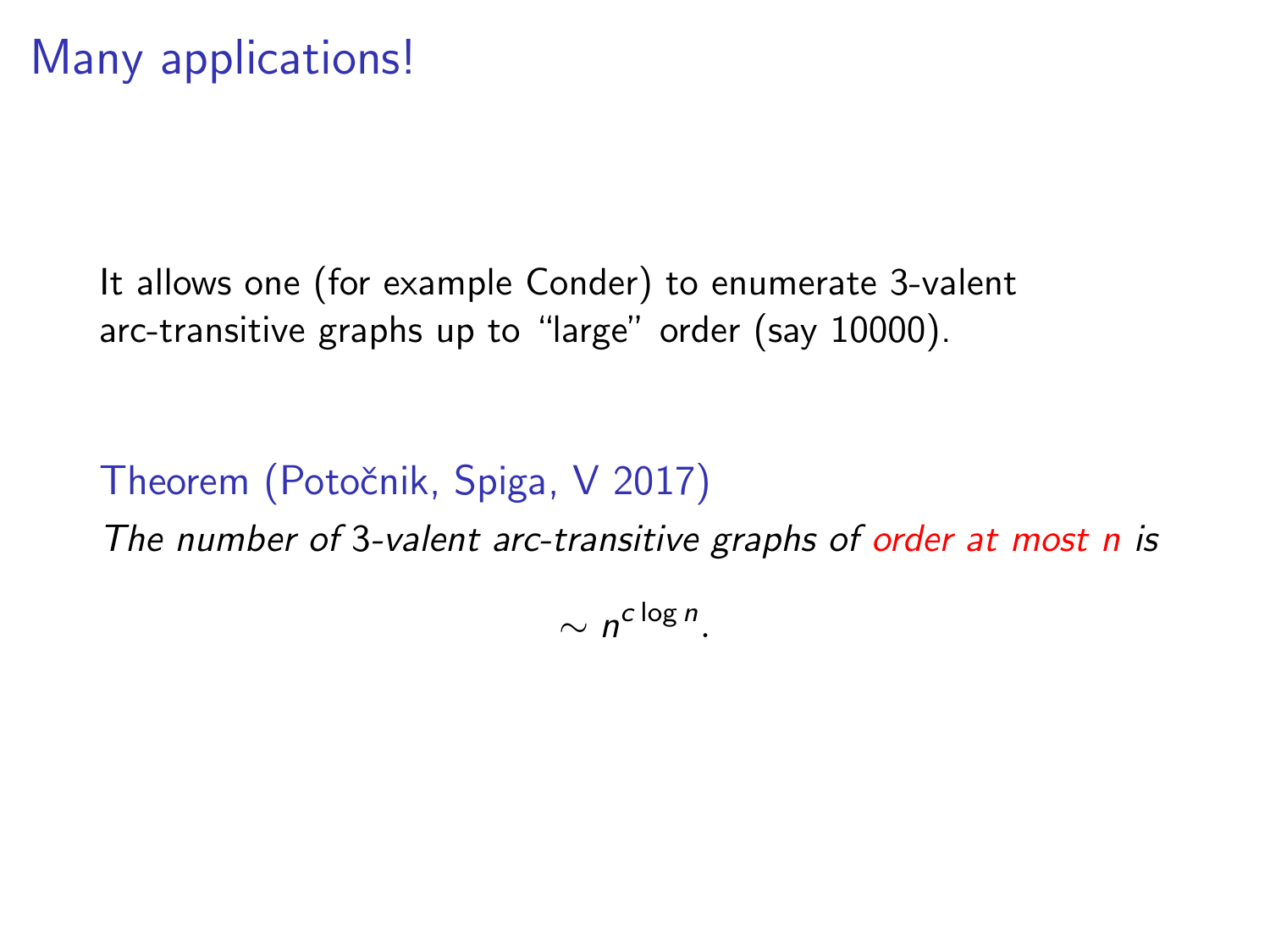Let  $W_m$  be the wreath graph of order 2m, that is, the lexicographic product of a cycle of length m with an edgeless graph of order 2.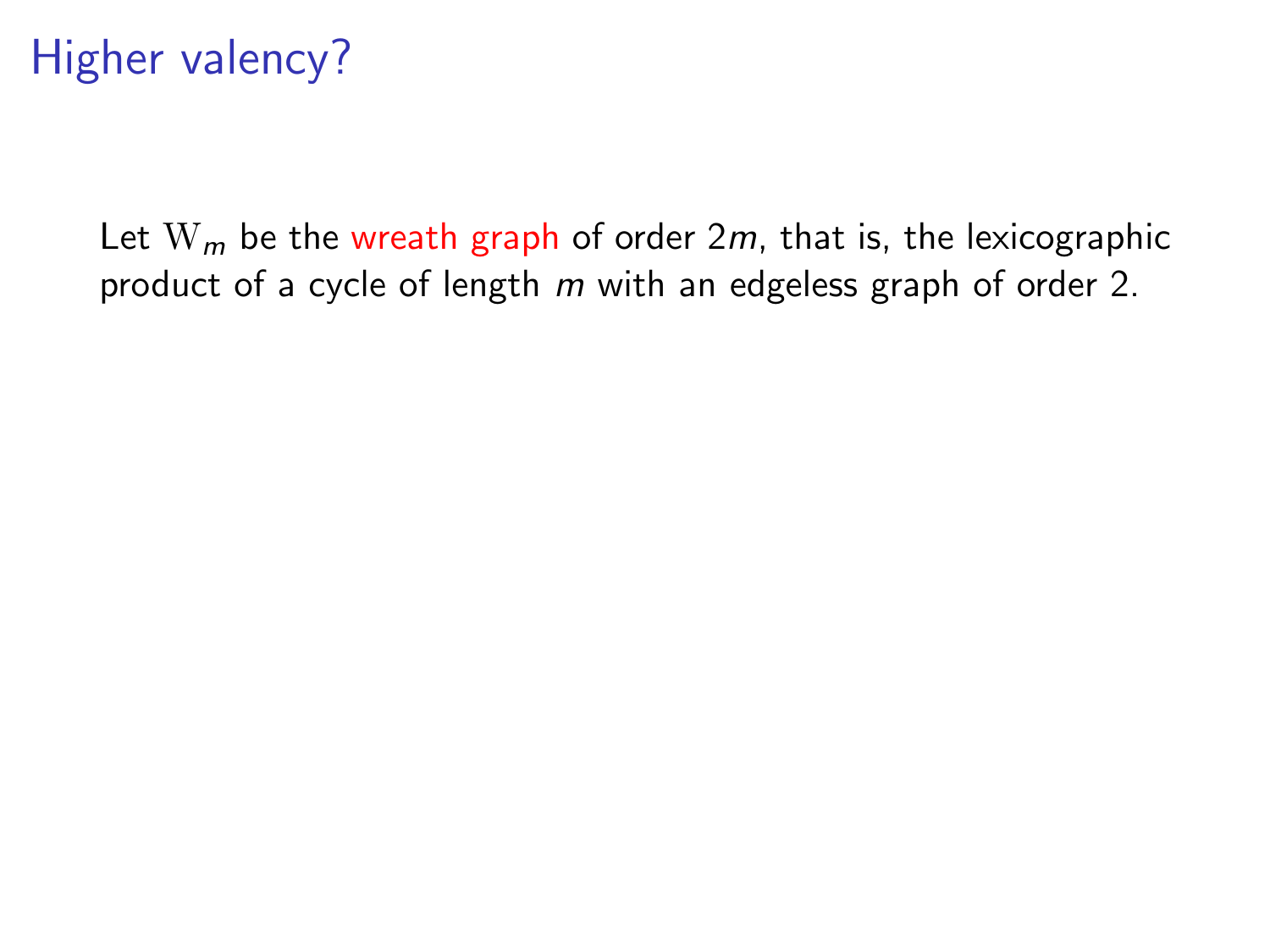Let  $W_m$  be the wreath graph of order 2m, that is, the lexicographic product of a cycle of length m with an edgeless graph of order 2.

 $\mathrm{W}_{m}$  is connected, arc-transitive and 4-valent. Moreover  $|\mathcal{G}_{\mathsf{v}}| \geq 2^{m}$ which is exponential in  $|V(W_m)| = 2m$ .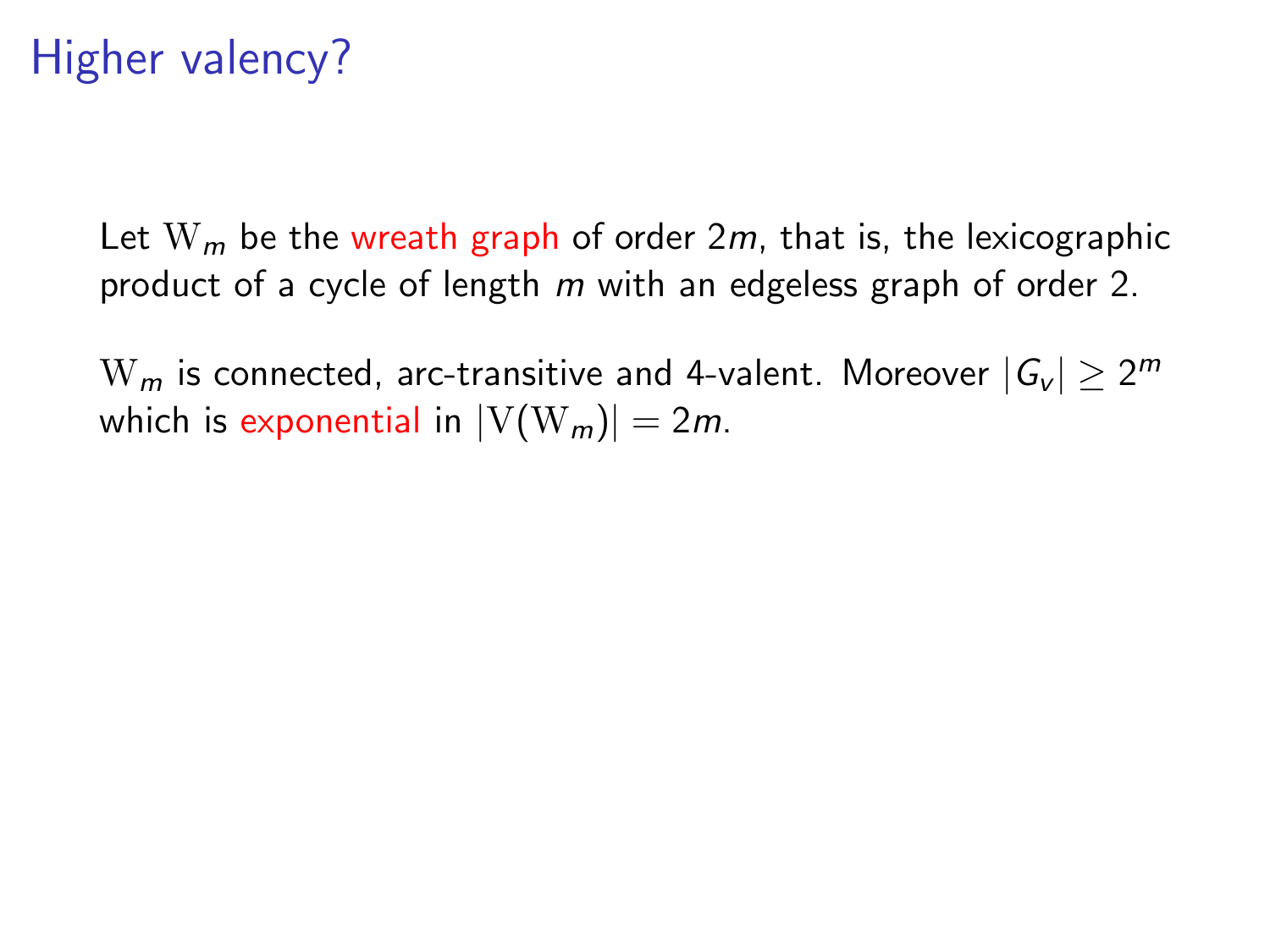Let  $W_m$  be the wreath graph of order 2m, that is, the lexicographic product of a cycle of length m with an edgeless graph of order 2.

 $\mathrm{W}_{m}$  is connected, arc-transitive and 4-valent. Moreover  $|\mathcal{G}_{\mathsf{v}}| \geq 2^{m}$ which is exponential in  $|V(W_m)| = 2m$ .

Theorem (Gardiner 1973) If  $\Gamma$  is a 4-valent G-2-arc-transitive graph and v is a vertex of  $\Gamma$ , then  $|G_v| \leq 2^4 \cdot 3^6$ .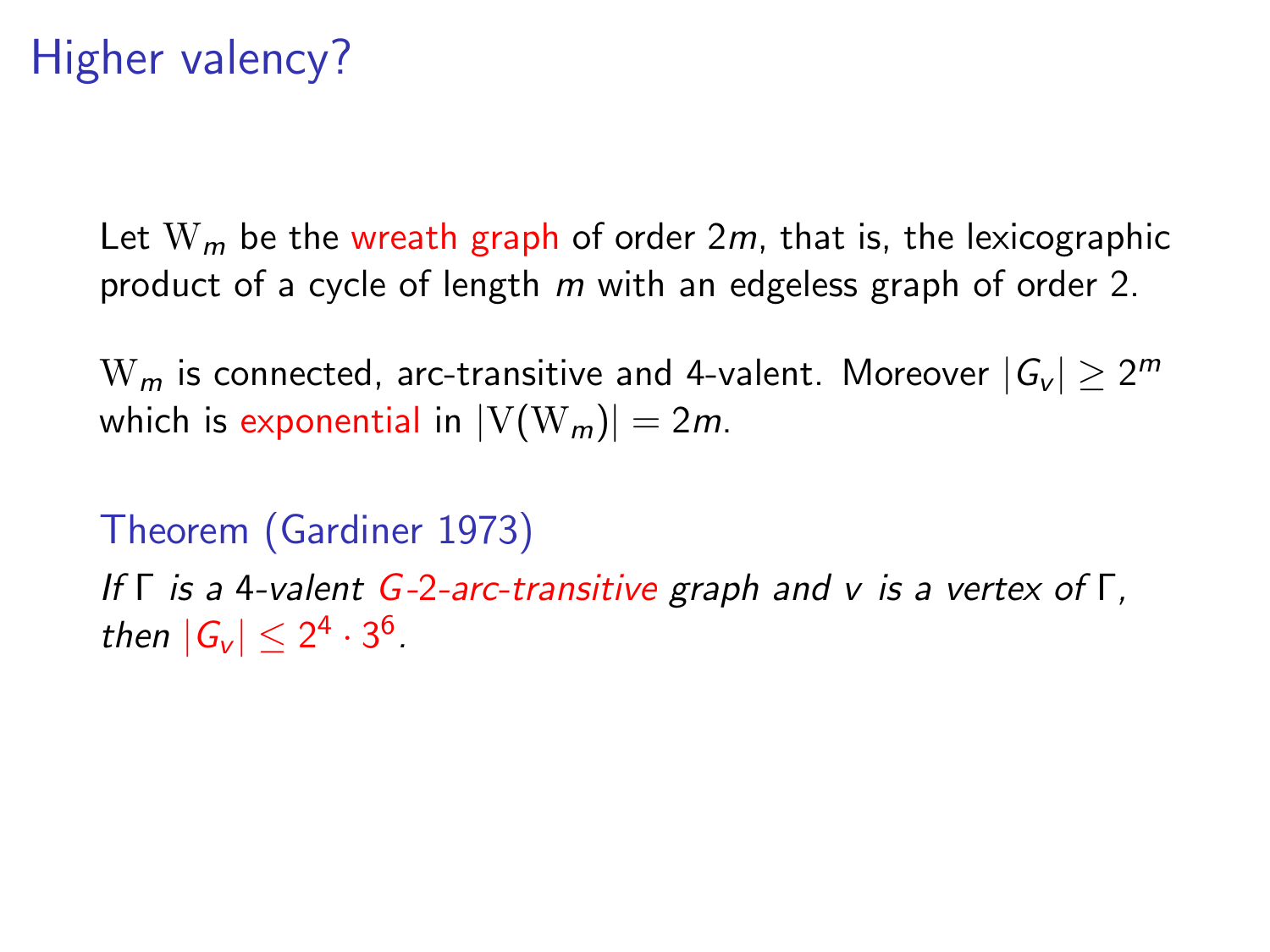Let  $W_m$  be the wreath graph of order 2m, that is, the lexicographic product of a cycle of length m with an edgeless graph of order 2.

 $\mathrm{W}_{m}$  is connected, arc-transitive and 4-valent. Moreover  $|\mathcal{G}_{\mathsf{v}}| \geq 2^{m}$ which is exponential in  $|V(W_m)| = 2m$ .

Theorem (Gardiner 1973) If Γ is a 4-valent G-2-arc-transitive graph and v is a vertex of Γ, then  $|G_v| \leq 2^4 \cdot 3^6$ .

What is going on?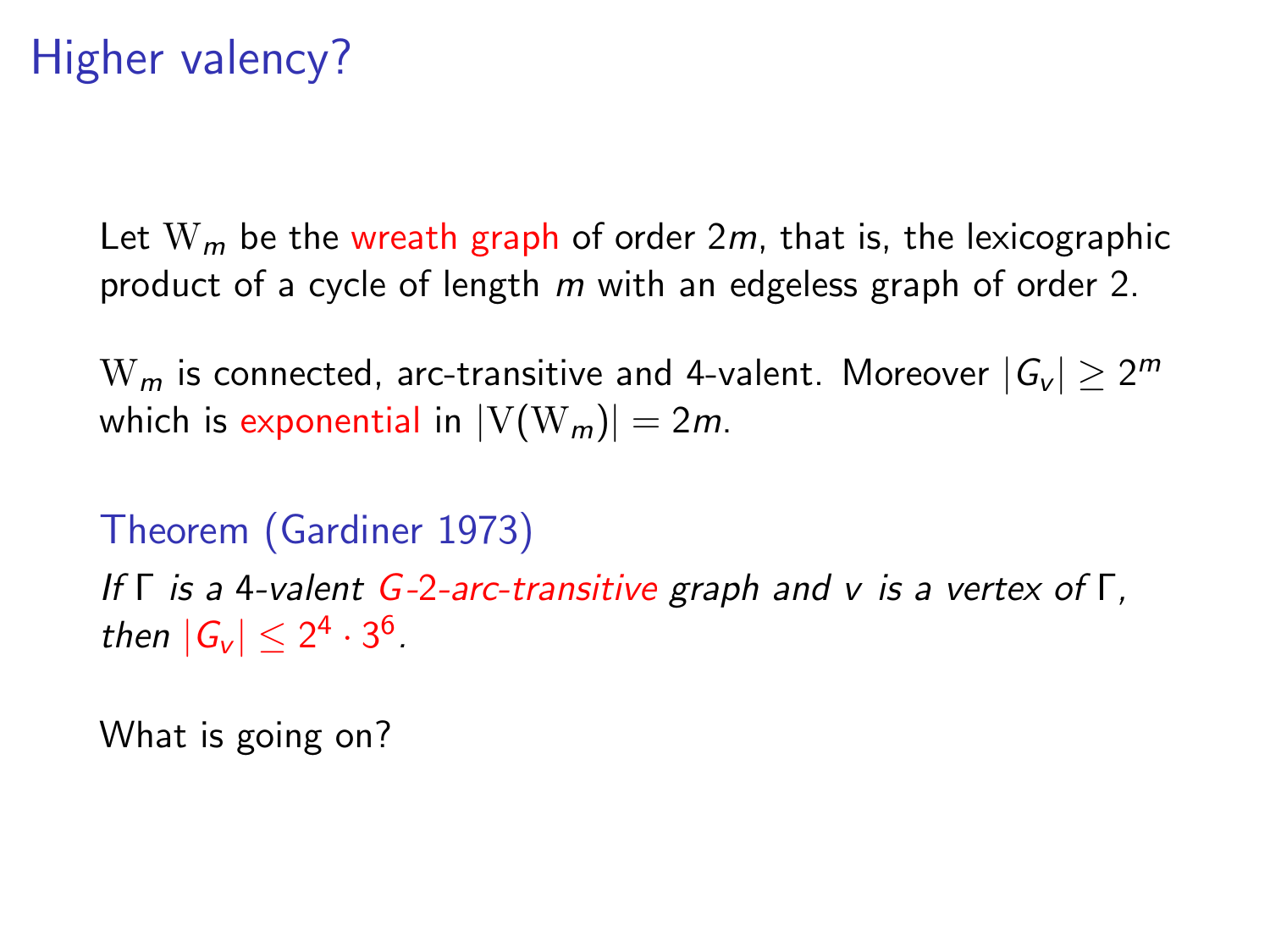Let Γ be a G-vertex-transitive graph and let v be a vertex of Γ.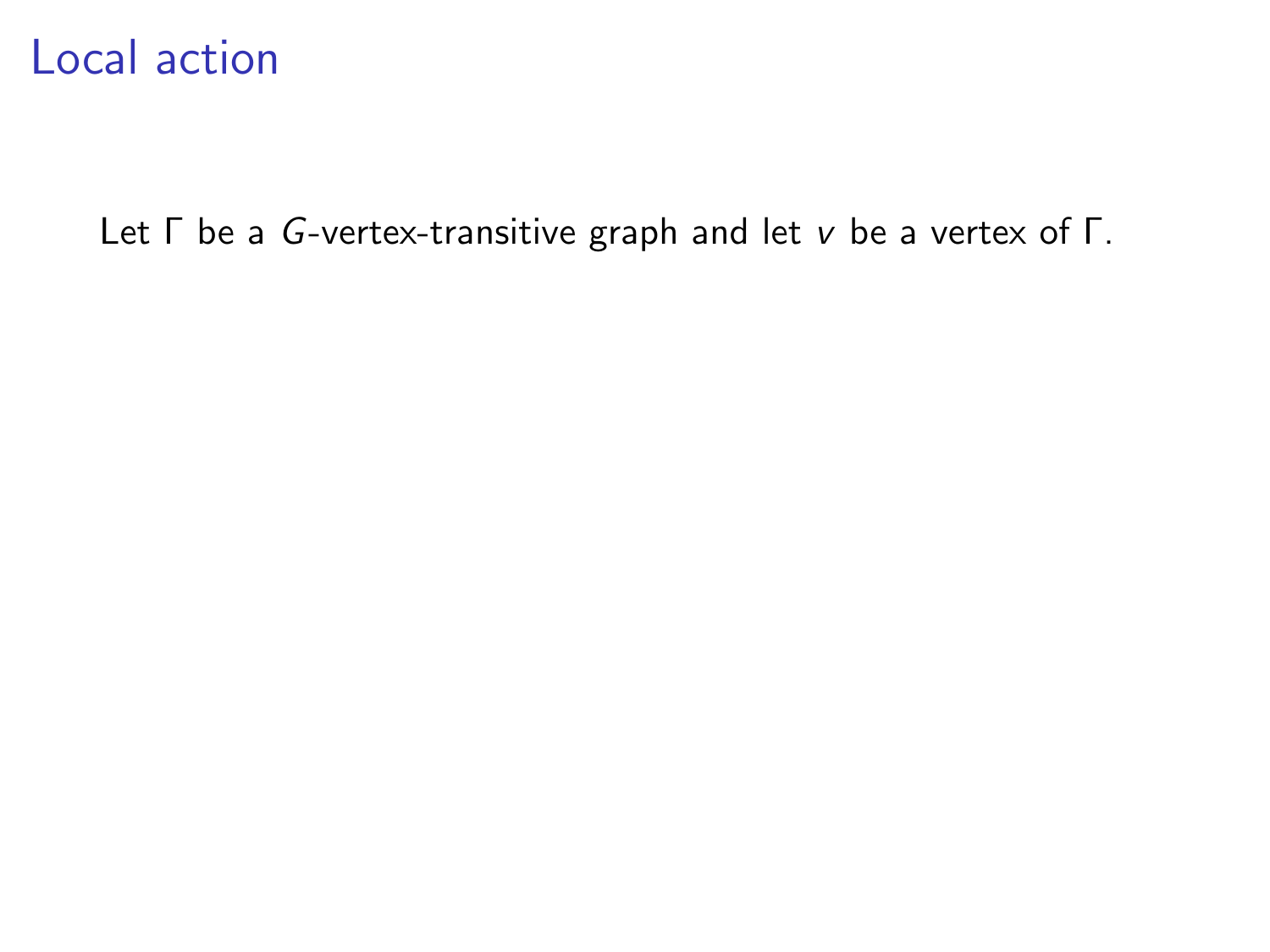Let Γ be a G-vertex-transitive graph and let v be a vertex of Γ.

 $G_{\nu}^{\Gamma(\nu)}$  denotes the permutation group induced by the action of  $G_{\nu}$ on the neighbourhood  $\Gamma(v)$ . (We call this the local group.)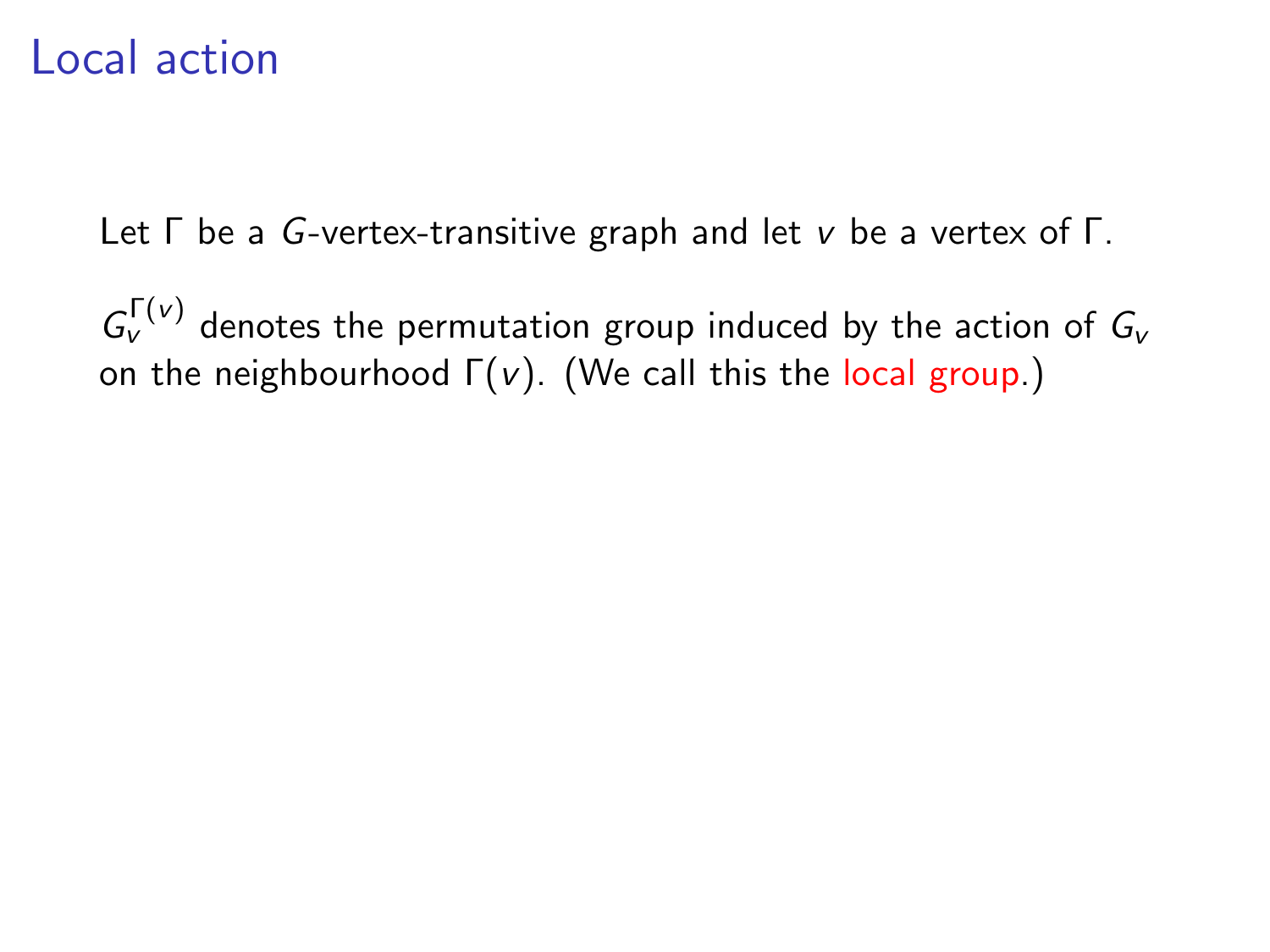Let Γ be a G-vertex-transitive graph and let v be a vertex of Γ.

 $G_{\nu}^{\Gamma(\nu)}$  denotes the permutation group induced by the action of  $G_{\nu}$ on the neighbourhood  $\Gamma(v)$ . (We call this the local group.)

The local group is a permutation group.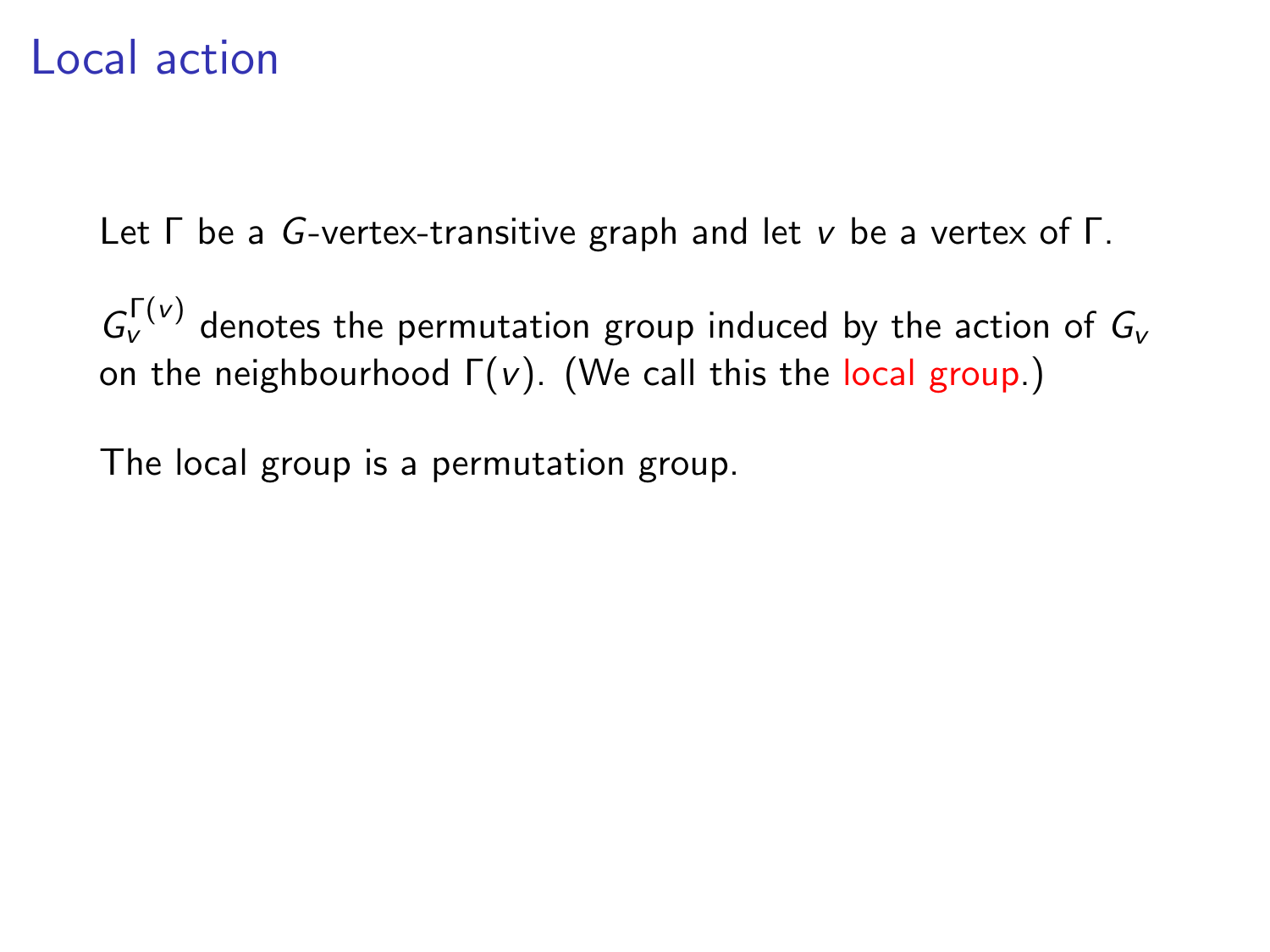Let Γ be a G-vertex-transitive graph and let v be a vertex of Γ.

 $G_{\nu}^{\Gamma(\nu)}$  denotes the permutation group induced by the action of  $G_{\nu}$ on the neighbourhood  $\Gamma(v)$ . (We call this the local group.)

The local group is a permutation group. It does not depend on the choice of v.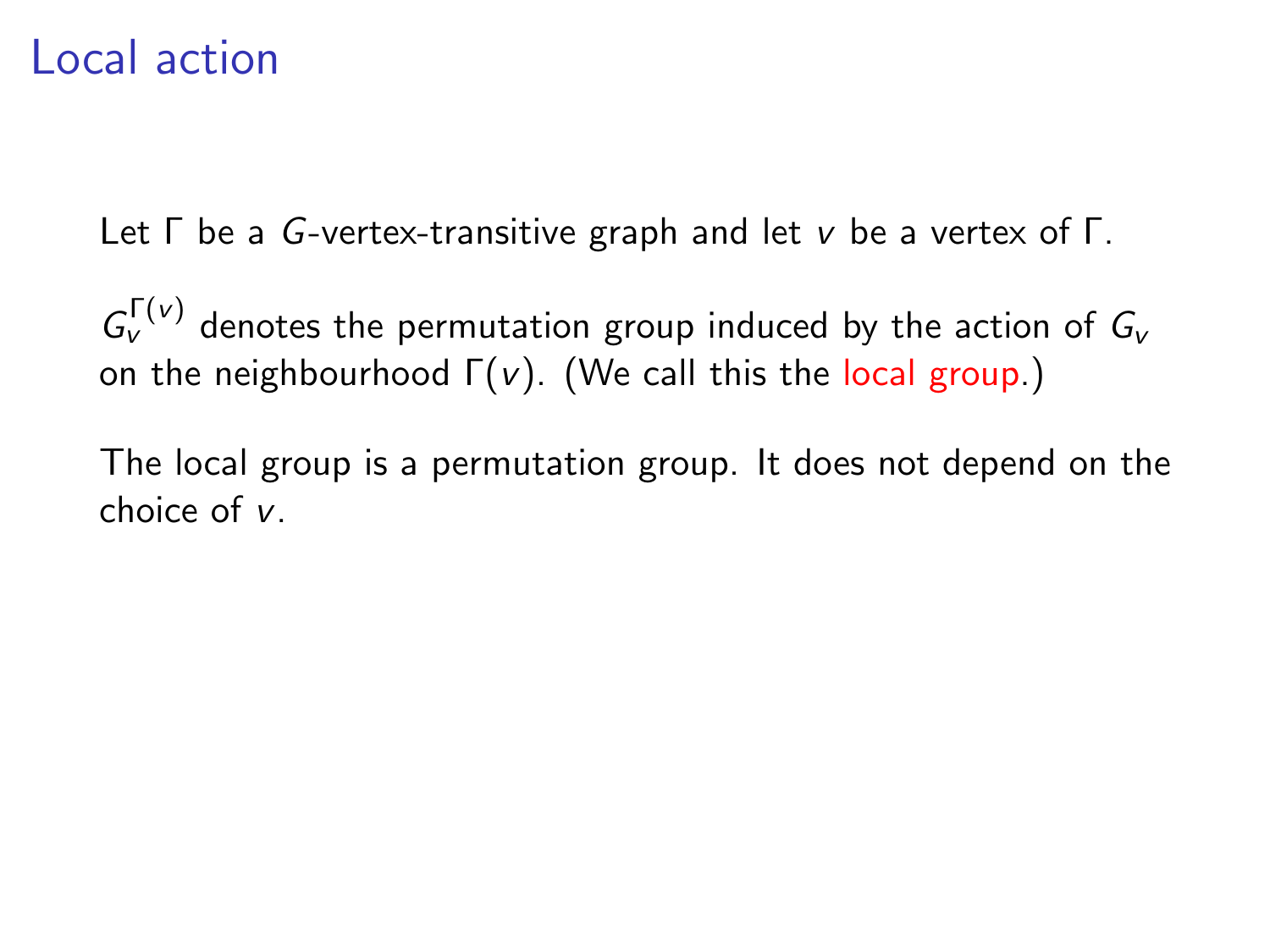Let Γ be a G-vertex-transitive graph and let v be a vertex of Γ.

 $G_{\nu}^{\Gamma(\nu)}$  denotes the permutation group induced by the action of  $G_{\nu}$ on the neighbourhood  $\Gamma(v)$ . (We call this the local group.)

The local group is a permutation group. It does not depend on the choice of v. Its degree is equal to the valency of Γ.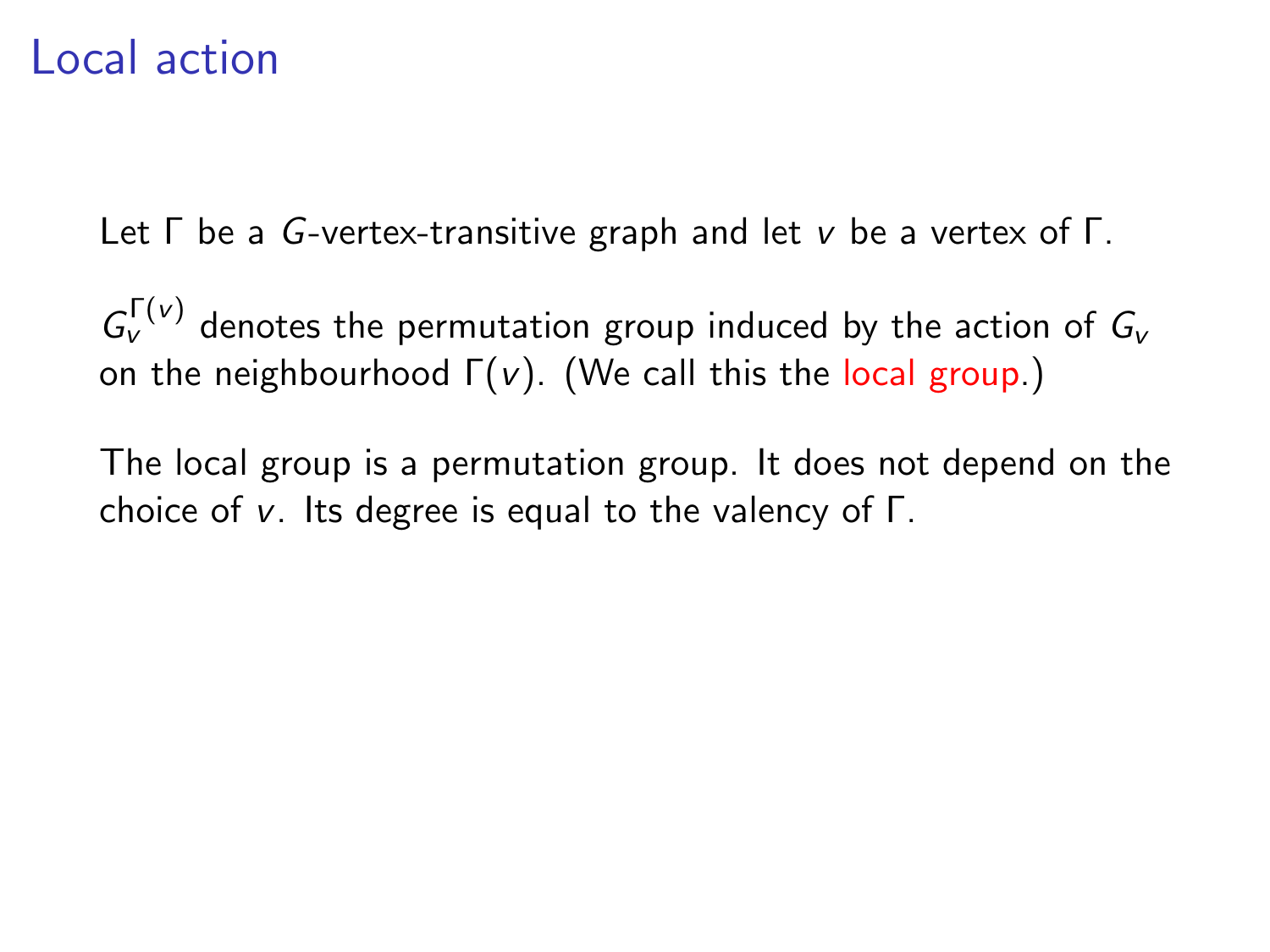Let Γ be a G-vertex-transitive graph and let v be a vertex of Γ.

 $G_{\nu}^{\Gamma(\nu)}$  denotes the permutation group induced by the action of  $G_{\nu}$ on the neighbourhood  $\Gamma(v)$ . (We call this the local group.)

The local group is a permutation group. It does not depend on the choice of v. Its degree is equal to the valency of Γ.

If  $G_{\nu}^{\Gamma(\nu)}$  is permutation isomorphic to L, we say that  $(\Gamma,G)$  is locally-L.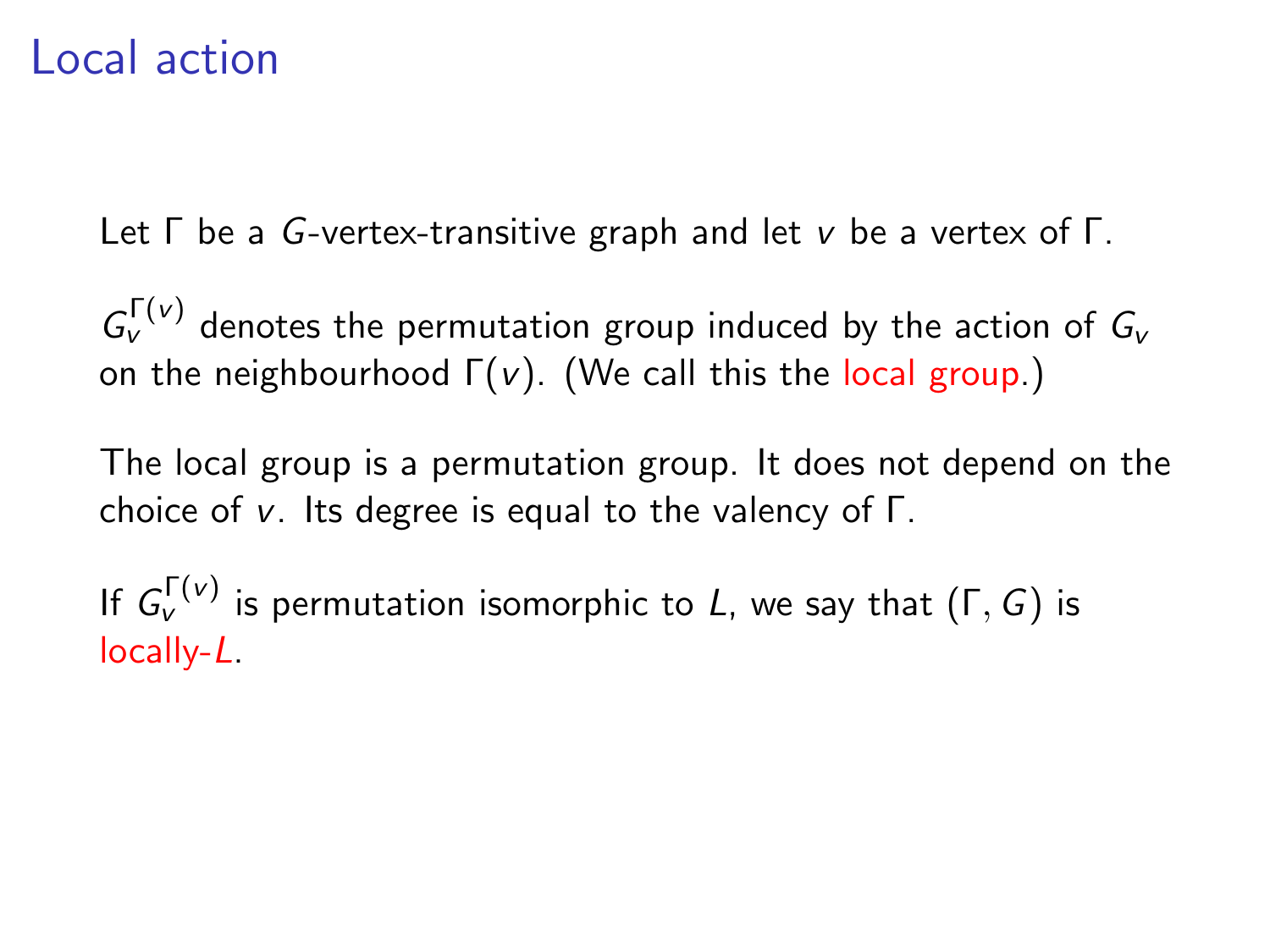Let Γ be a G-vertex-transitive graph and let v be a vertex of Γ.

 $G_{\nu}^{\Gamma(\nu)}$  denotes the permutation group induced by the action of  $G_{\nu}$ on the neighbourhood  $\Gamma(v)$ . (We call this the local group.)

The local group is a permutation group. It does not depend on the choice of v. Its degree is equal to the valency of Γ.

If  $G_{\nu}^{\Gamma(\nu)}$  is permutation isomorphic to L, we say that  $(\Gamma,G)$  is locally-L.

For example,  $(W_m, Aut(W_m))$  is locally-D<sub>4</sub>.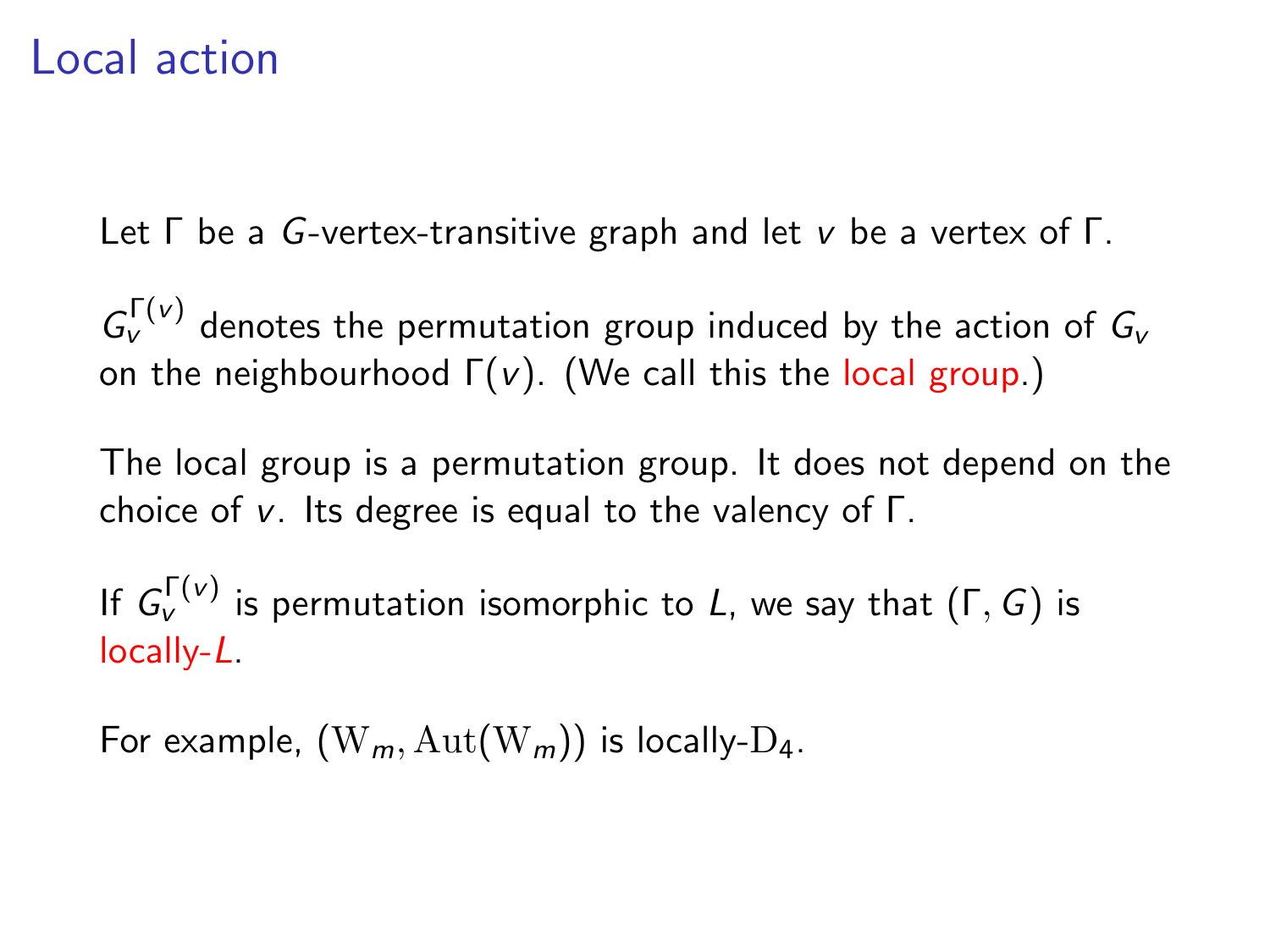## Graph-restrictive

### Definition

A permutation group  $L$  is graph-restrictive if there exists a constant  $c(L)$  such that, for every locally-L pair  $(\Gamma, G)$ , we have  $|G_v| < c(L)$ .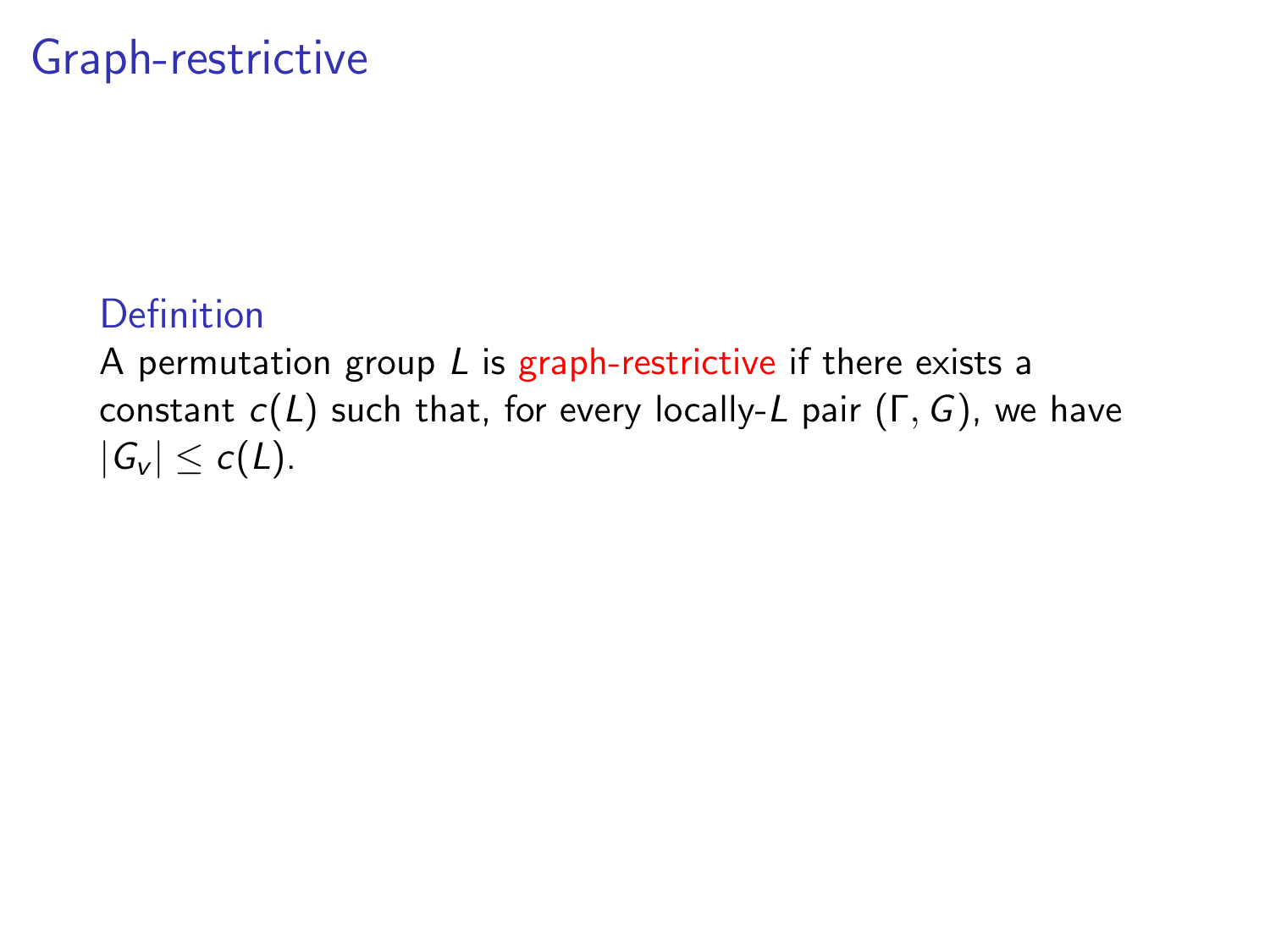### Graph-restrictive

### Definition

A permutation group  $L$  is graph-restrictive if there exists a constant  $c(L)$  such that, for every locally-L pair  $(\Gamma, G)$ , we have  $|G_v| \leq c(L)$ .

Tutte's result:  $\text{Alt}(3)$  and  $\text{Sym}(3)$  are graph-restrictive.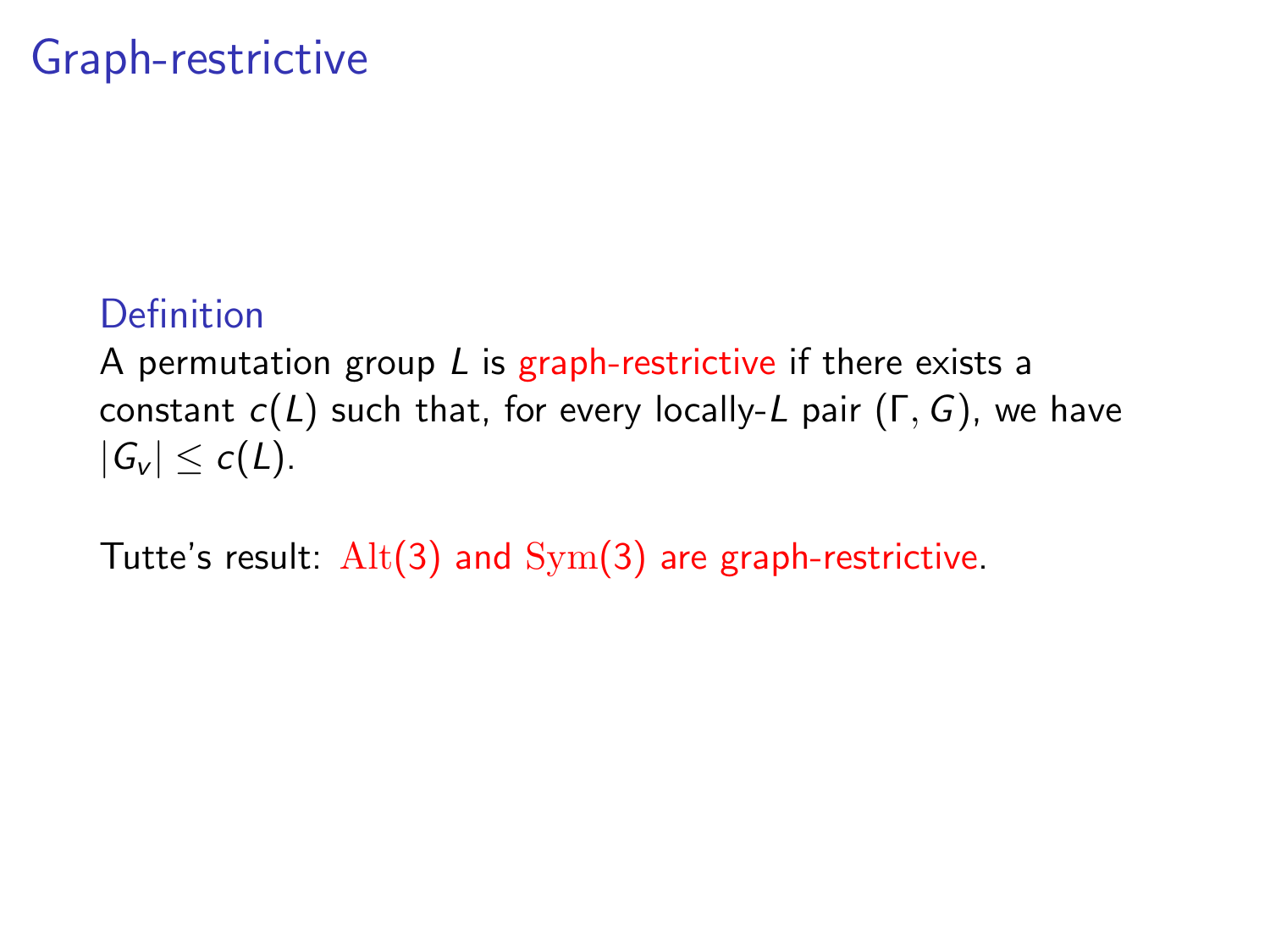### Graph-restrictive

### Definition

A permutation group  $L$  is graph-restrictive if there exists a constant  $c(L)$  such that, for every locally-L pair  $(\Gamma, G)$ , we have  $|G_v| < c(L)$ .

Tutte's result:  $Alt(3)$  and  $Sym(3)$  are graph-restrictive.

Gardiner's result:  $Alt(4)$  and  $Sym(4)$  are graph-restrictive.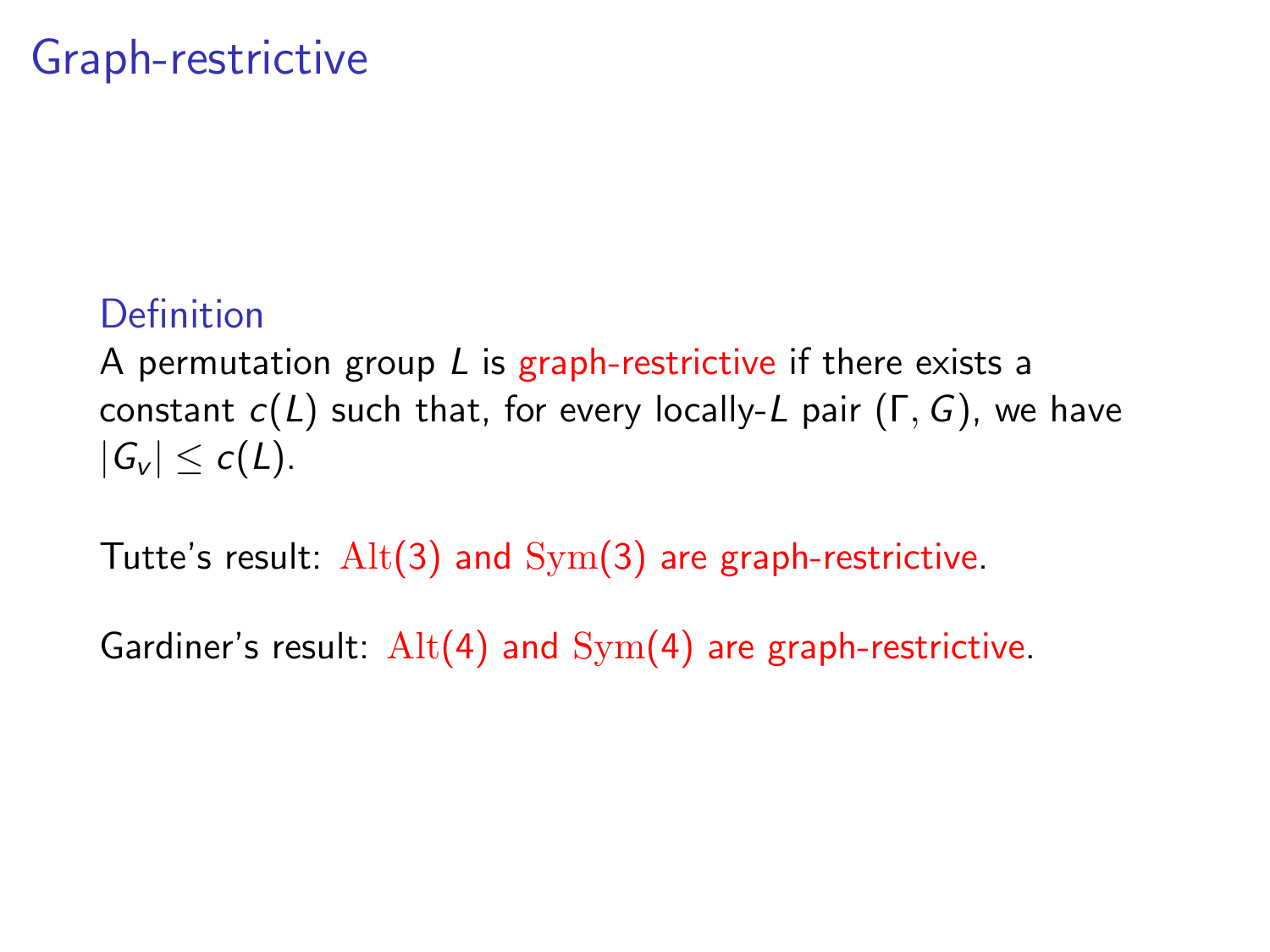Which groups are graph-restrictive?

Conjecture (Potočnik, Spiga, V 2011) Semiprimitive  $\Longleftrightarrow$  graph-restrictive.

(A permutation group is semiprimitive if every normal subgroup is either transitive or semiregular.)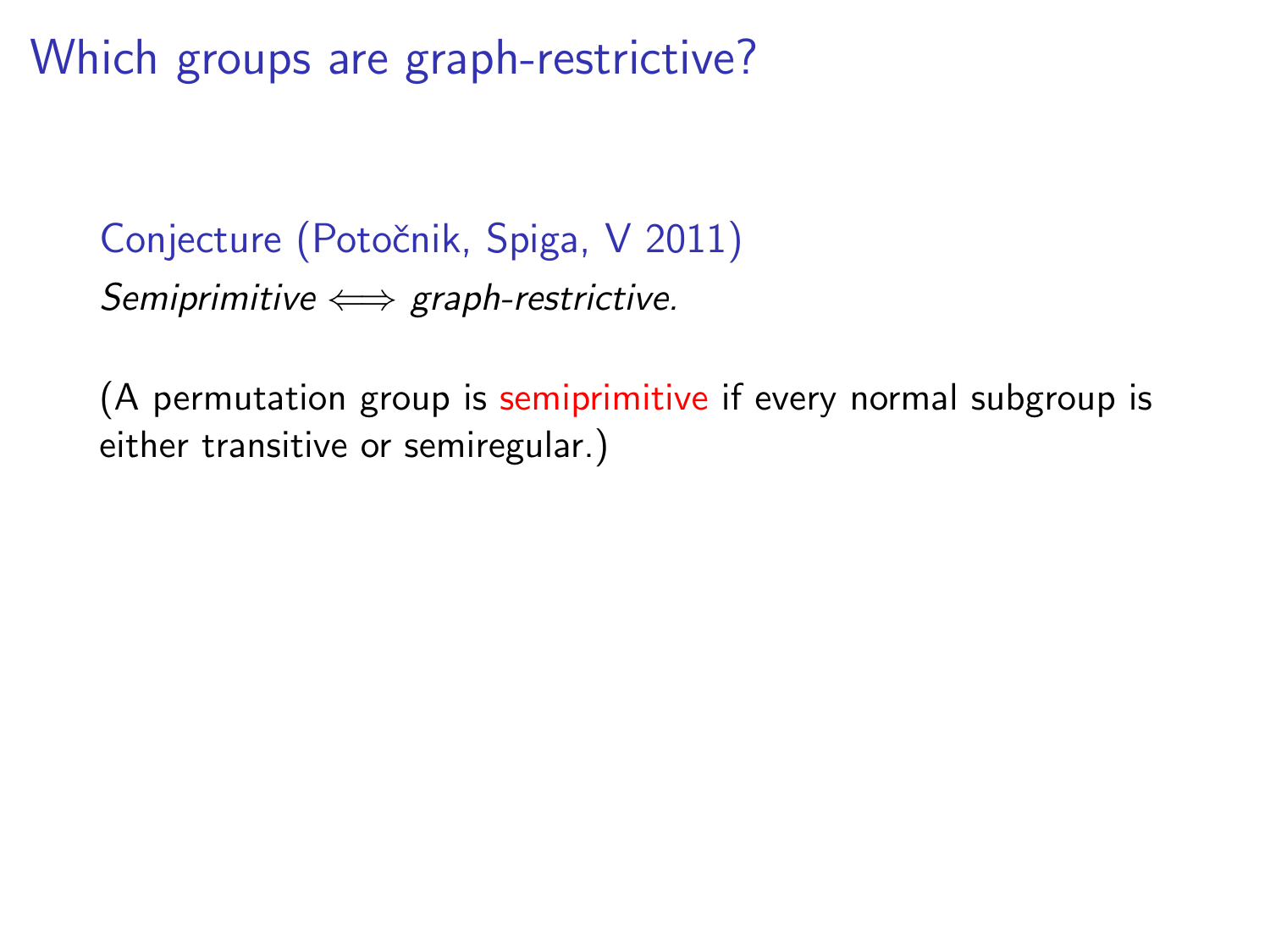Which groups are graph-restrictive?

Conjecture (Potočnik, Spiga, V 2011) Semiprimitive  $\Longleftrightarrow$  graph-restrictive.

(A permutation group is semiprimitive if every normal subgroup is either transitive or semiregular.)

Theorem (Potočnik, Spiga, V 2011) Semiprimitive  $\Leftarrow$  graph-restrictive.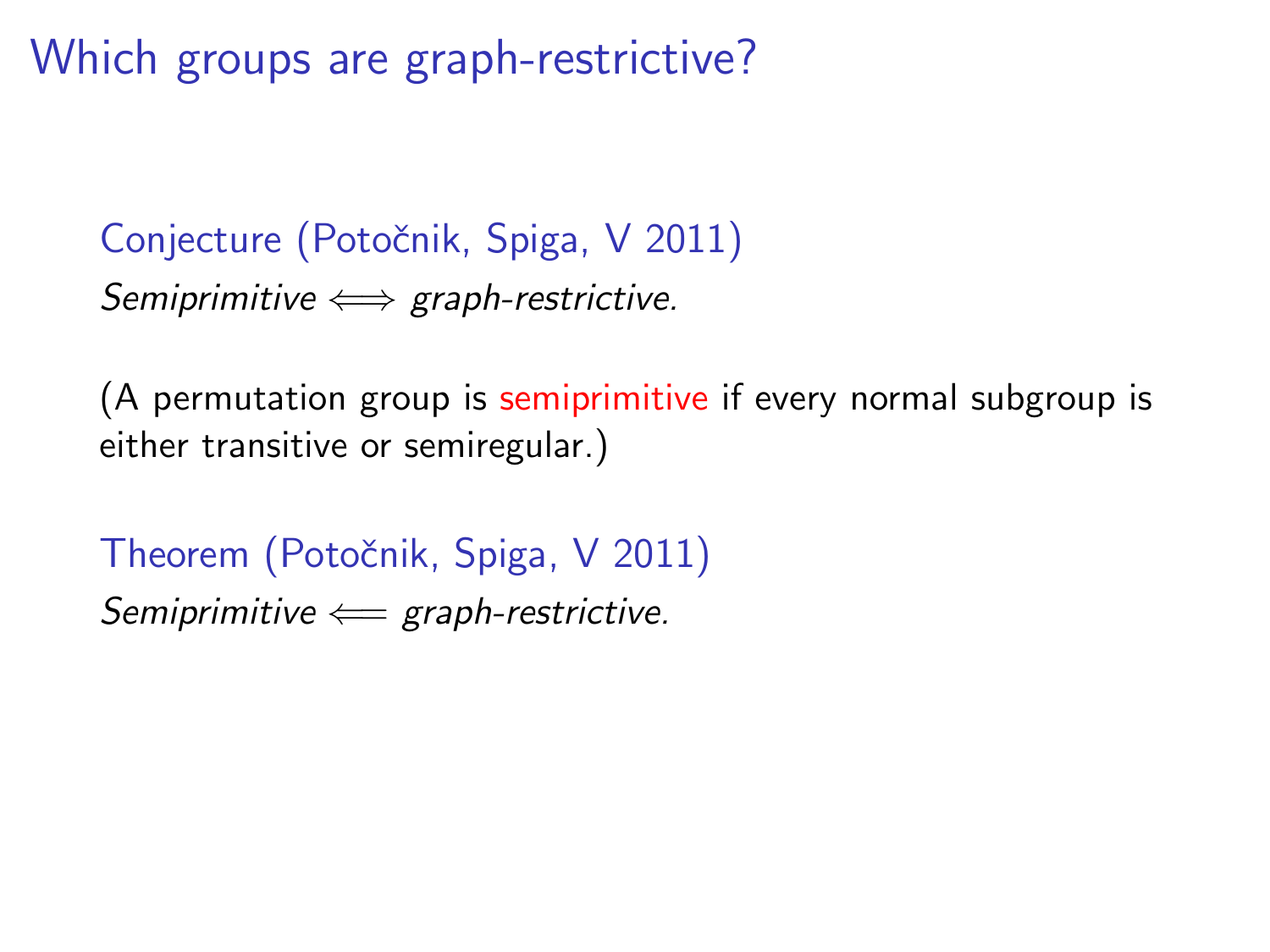Which groups are graph-restrictive?

Conjecture (Potočnik, Spiga, V 2011) Semiprimitive  $\Longleftrightarrow$  graph-restrictive.

(A permutation group is semiprimitive if every normal subgroup is either transitive or semiregular.)

Theorem (Potočnik, Spiga, V 2011) Semiprimitive  $\Leftarrow$  graph-restrictive.

Many other results in the other direction (Tutte, Gardiner, Weiss, Trofimov, Stellmacher, Spiga, Morgan...)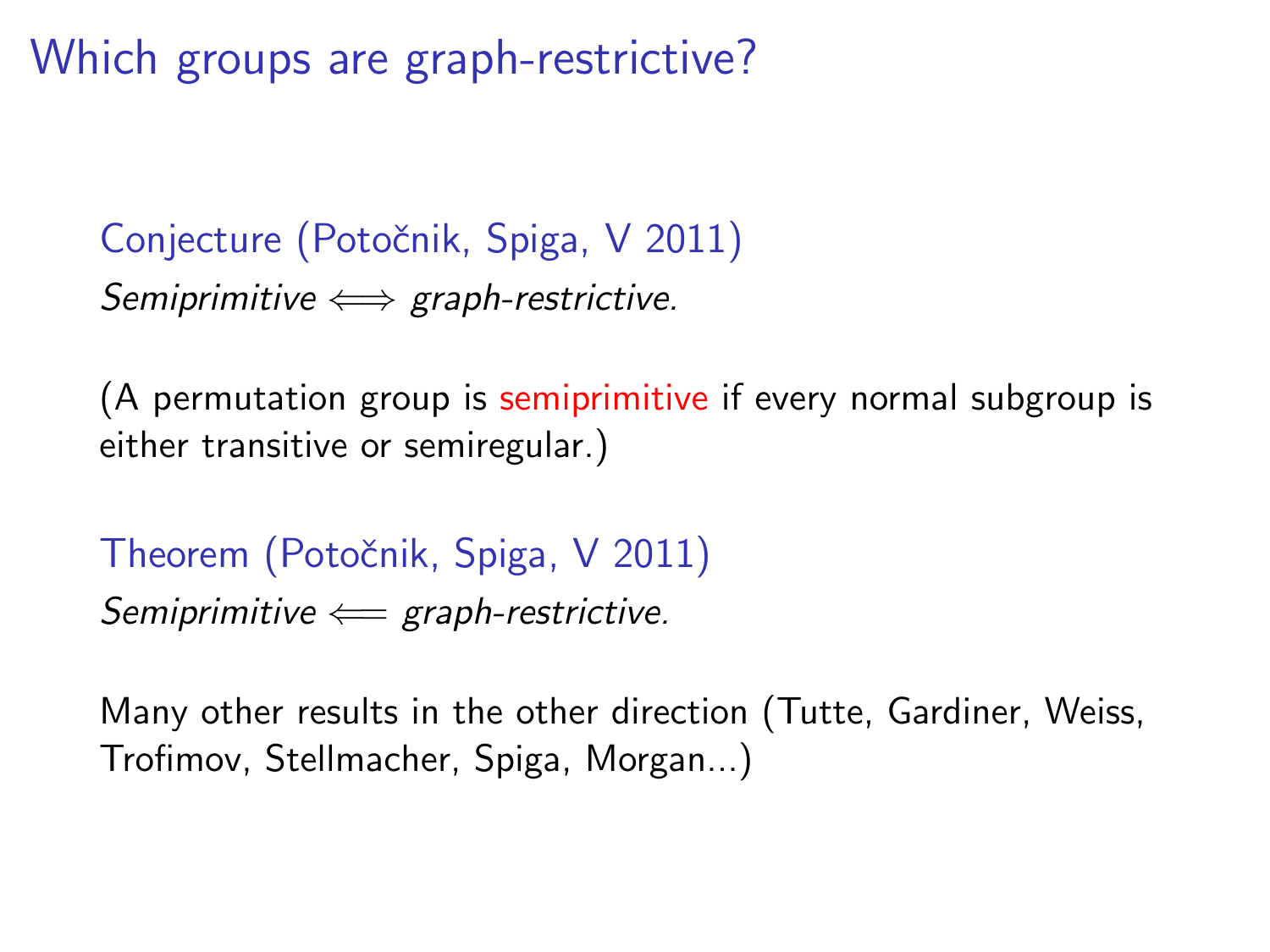Theorem (Potočnik, Toledo, V 2021+)

Let  $d > 3$ . For every  $i > 1$ , there exists a Cayley graph  $\Gamma_i$  of valency d such that  $|V(\Gamma_i)|$  is at least a tower of exponentials in i while the exponent of  $\mathrm{Aut}(\Gamma_i)$  is at most  $2^i(f(d)).$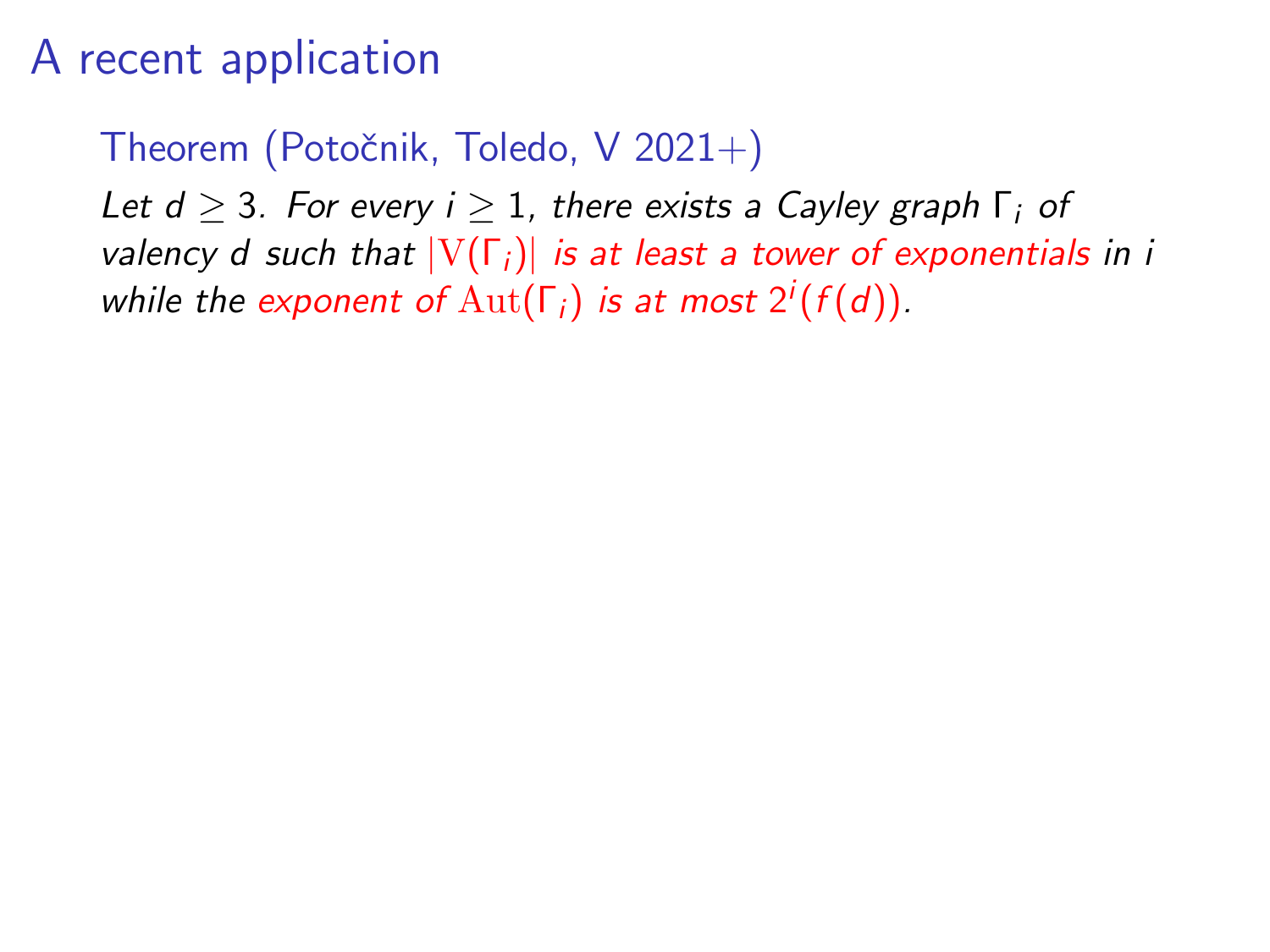Theorem (Potočnik, Toledo, V 2021+)

Let  $d > 3$ . For every  $i > 1$ , there exists a Cayley graph  $\Gamma_i$  of valency d such that  $|V(\Gamma_i)|$  is at least a tower of exponentials in i while the exponent of  $\mathrm{Aut}(\Gamma_i)$  is at most  $2^i(f(d)).$ 

(Compare with the Restricted Burnside Problem.)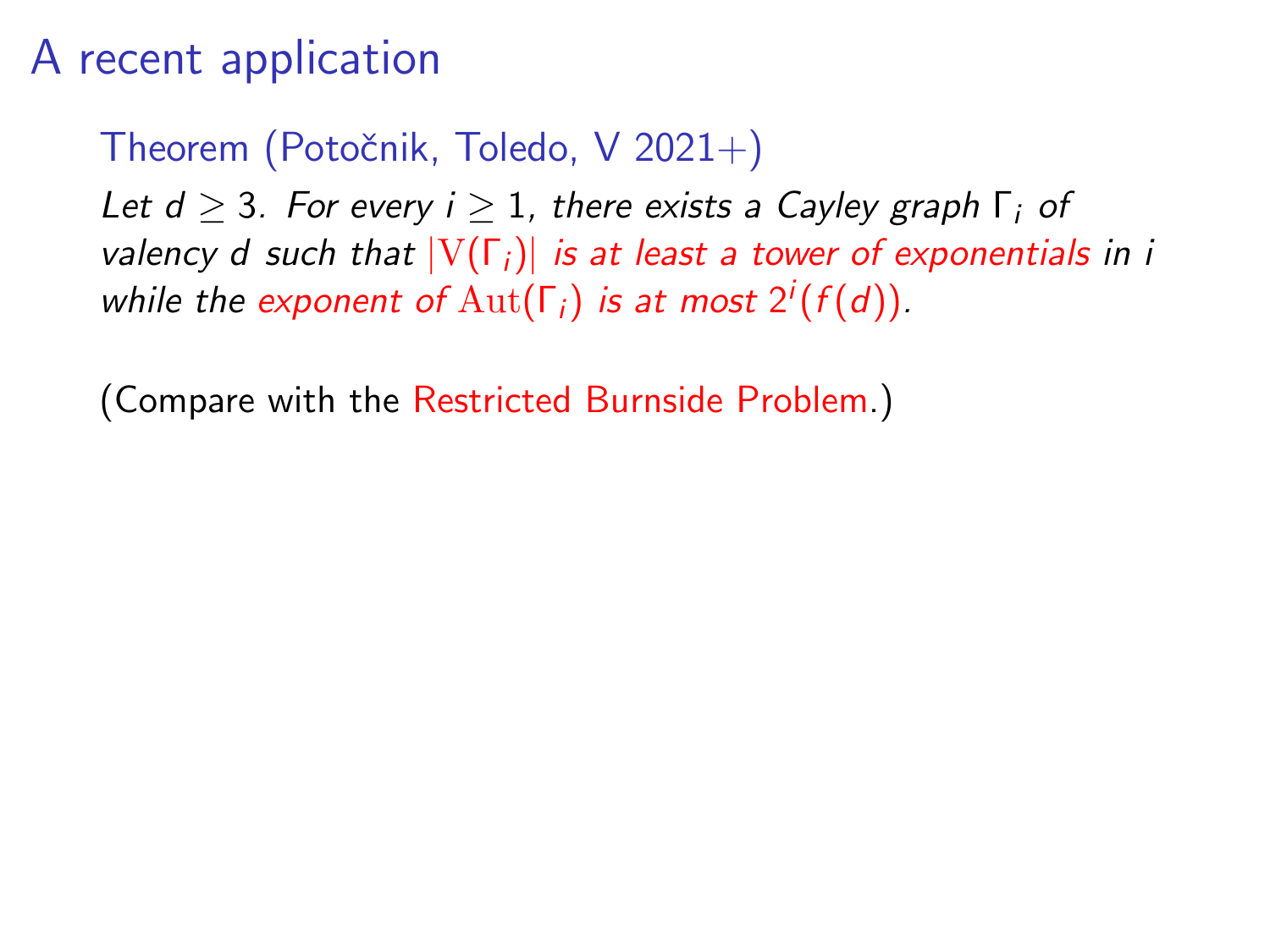Theorem (Potočnik, Toledo, V 2021+)

Let  $d > 3$ . For every  $i > 1$ , there exists a Cayley graph  $\Gamma_i$  of valency d such that  $|V(\Gamma_i)|$  is at least a tower of exponentials in i while the exponent of  $\mathrm{Aut}(\Gamma_i)$  is at most  $2^i(f(d)).$ 

(Compare with the Restricted Burnside Problem.)

#### Proof.

Let G be the "free" group generated by d involutions  $a_1, \ldots, a_d$ , and consider the series  $G = G_0 > G_1 > G_2 > \cdots$  where  $G_{i+1} = (G_i)^2$  for  $i \ge 0$ .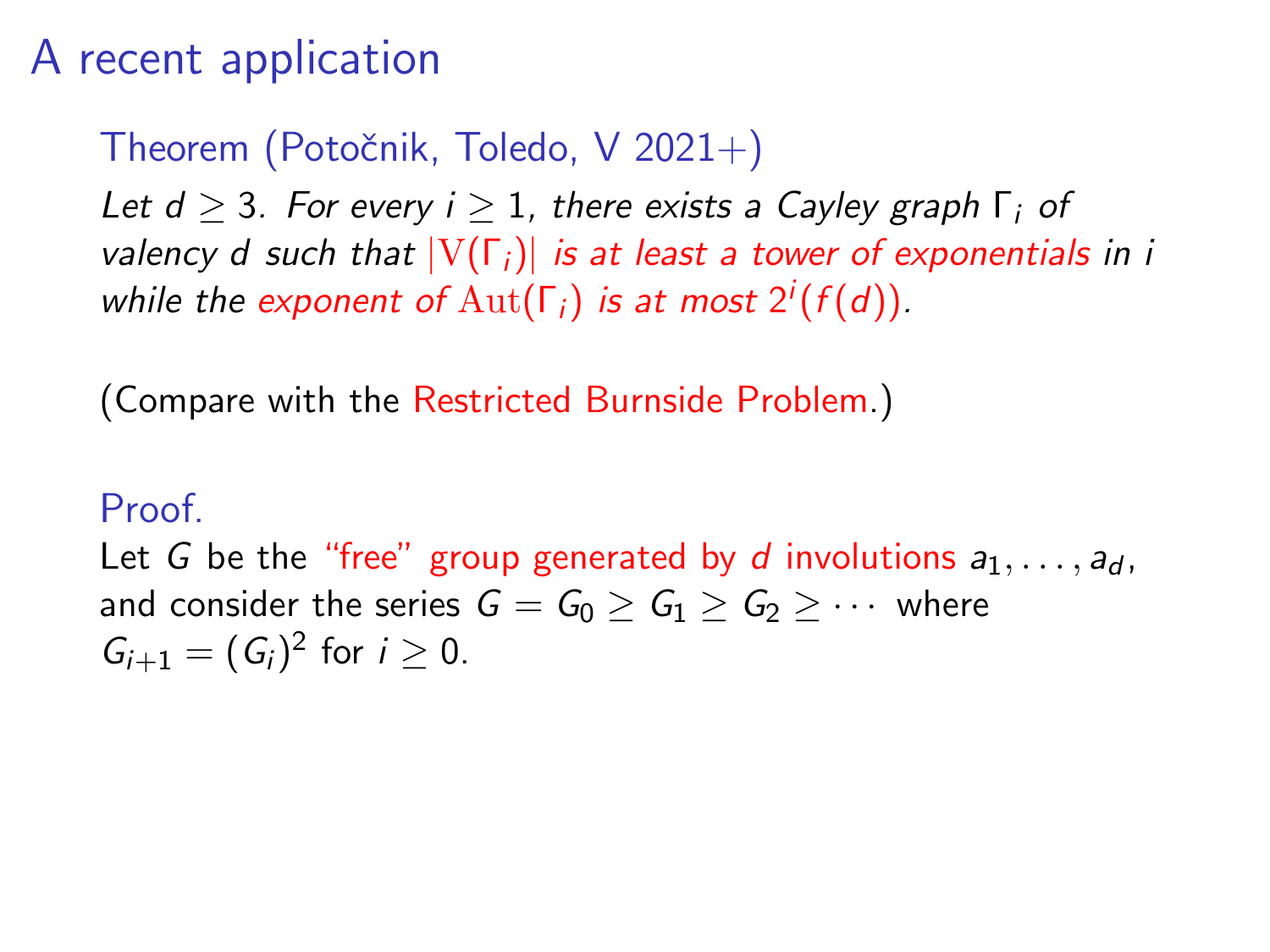Theorem (Potočnik, Toledo, V 2021+)

Let  $d > 3$ . For every  $i > 1$ , there exists a Cayley graph  $\Gamma_i$  of valency d such that  $|V(\Gamma_i)|$  is at least a tower of exponentials in i while the exponent of  $\mathrm{Aut}(\Gamma_i)$  is at most  $2^i(f(d)).$ 

(Compare with the Restricted Burnside Problem.)

#### Proof.

Let G be the "free" group generated by d involutions  $a_1, \ldots, a_d$ , and consider the series  $G = G_0 \ge G_1 \ge G_2 \ge \cdots$  where  $G_{i+1} = (G_i)^2$  for  $i \ge 0$ . Let  $\Gamma_i = \text{Cay}(G/G_i, \{\overline{a_1}, \ldots, \overline{a_d}\})$ .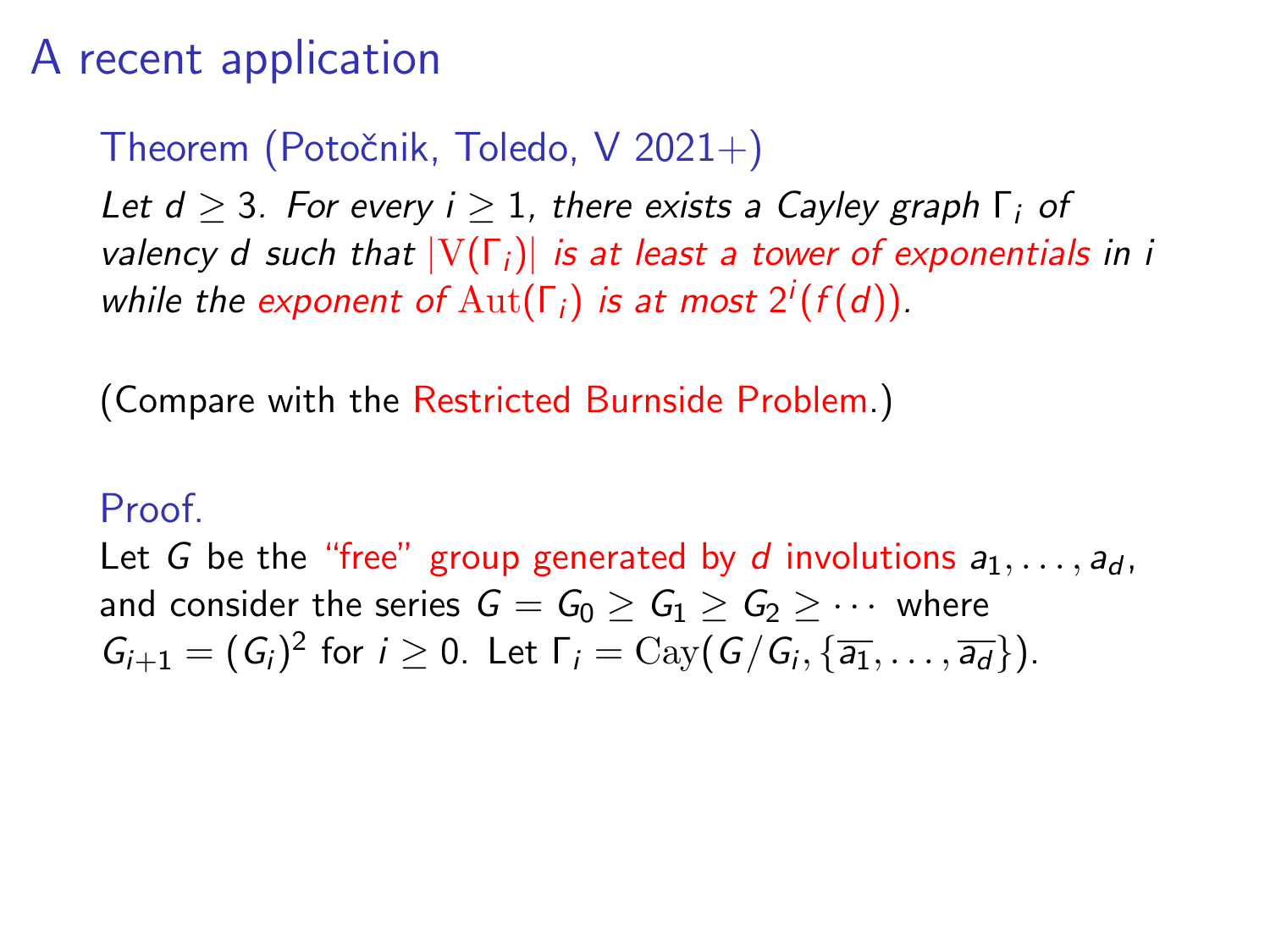Theorem (Potočnik, Toledo, V 2021+)

Let  $d > 3$ . For every  $i > 1$ , there exists a Cayley graph  $\Gamma_i$  of valency d such that  $|V(\Gamma_i)|$  is at least a tower of exponentials in i while the exponent of  $\mathrm{Aut}(\Gamma_i)$  is at most  $2^i(f(d)).$ 

(Compare with the Restricted Burnside Problem.)

#### Proof.

Let G be the "free" group generated by d involutions  $a_1, \ldots, a_d$ , and consider the series  $G = G_0 > G_1 > G_2 > \cdots$  where  $G_{i+1}=(G_i)^2$  for  $i\geq 0$ . Let  $\Gamma_i=\text{Cay}(G/G_i,\{\overline{a_1},\ldots,\overline{a_d}\})$ .  $G_i$  is free for  $i\geq 1$  and we can calculate  $|G_i:G_{i+1}|$  using the Schreier Index Formula. This gives us the formula for  $|V(\Gamma_i)|$ .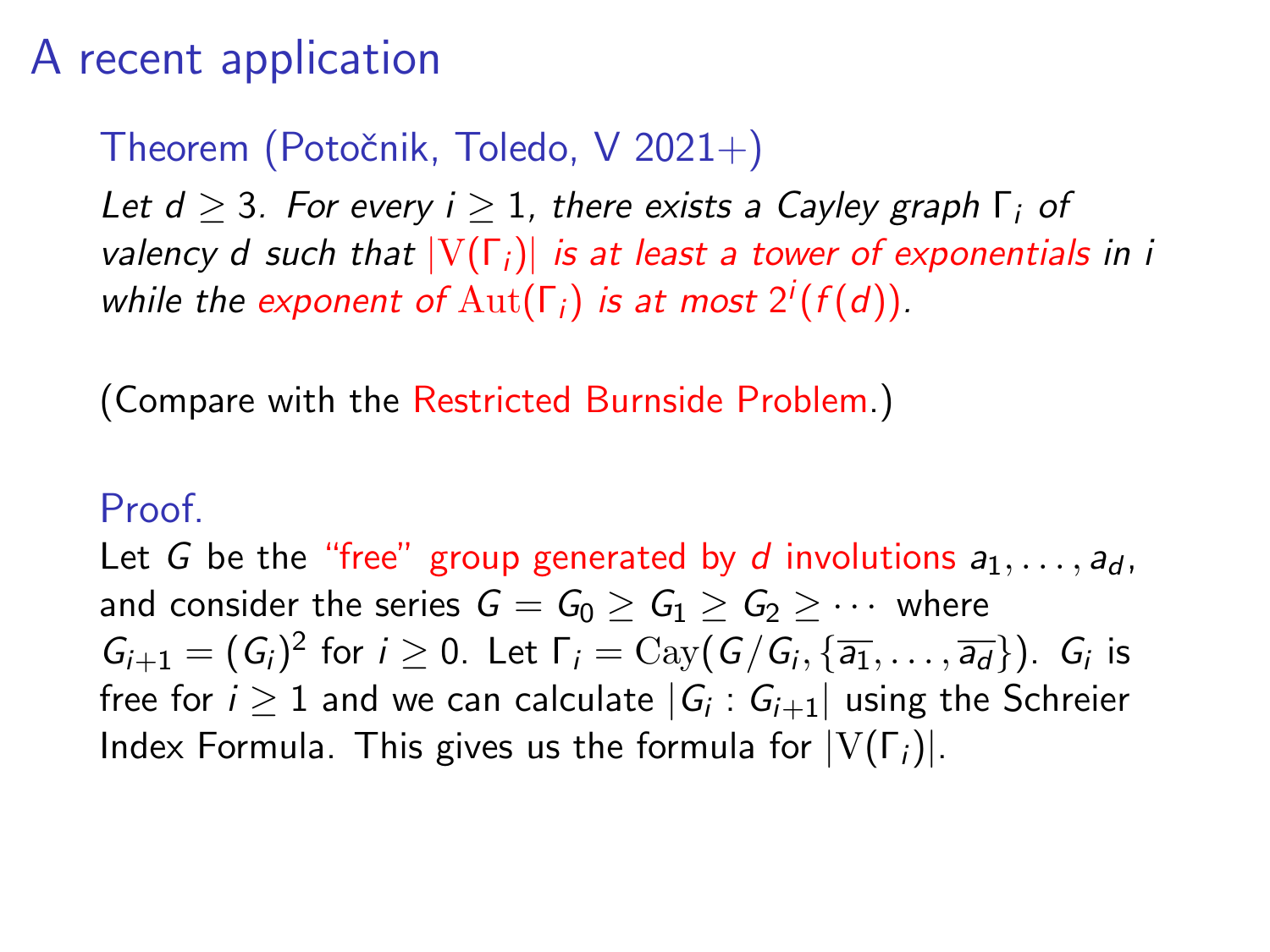### Theorem (Potočnik, Toledo, V 2021+)

Let  $d > 3$ . For every  $i > 1$ , there exists a Cayley graph  $\Gamma_i$  of valency d such that  $|V(\Gamma_i)|$  is at least a tower of exponentials in i while the exponent of  $\mathrm{Aut}(\Gamma_i)$  is at most  $2^i(f(d)).$ 

(Compare with the Restricted Burnside Problem.)

#### Proof.

Let G be the "free" group generated by d involutions  $a_1, \ldots, a_d$ , and consider the series  $G = G_0 > G_1 > G_2 > \cdots$  where  $G_{i+1}=(G_i)^2$  for  $i\geq 0$ . Let  $\Gamma_i=\text{Cay}(G/G_i,\{\overline{a_1},\ldots,\overline{a_d}\})$ .  $G_i$  is free for  $i\geq 1$  and we can calculate  $|G_i:G_{i+1}|$  using the Schreier Index Formula. This gives us the formula for  $|V(\Gamma_i)|$ .  $G/G_i$  has exponent  $2^i$ , almost by definition.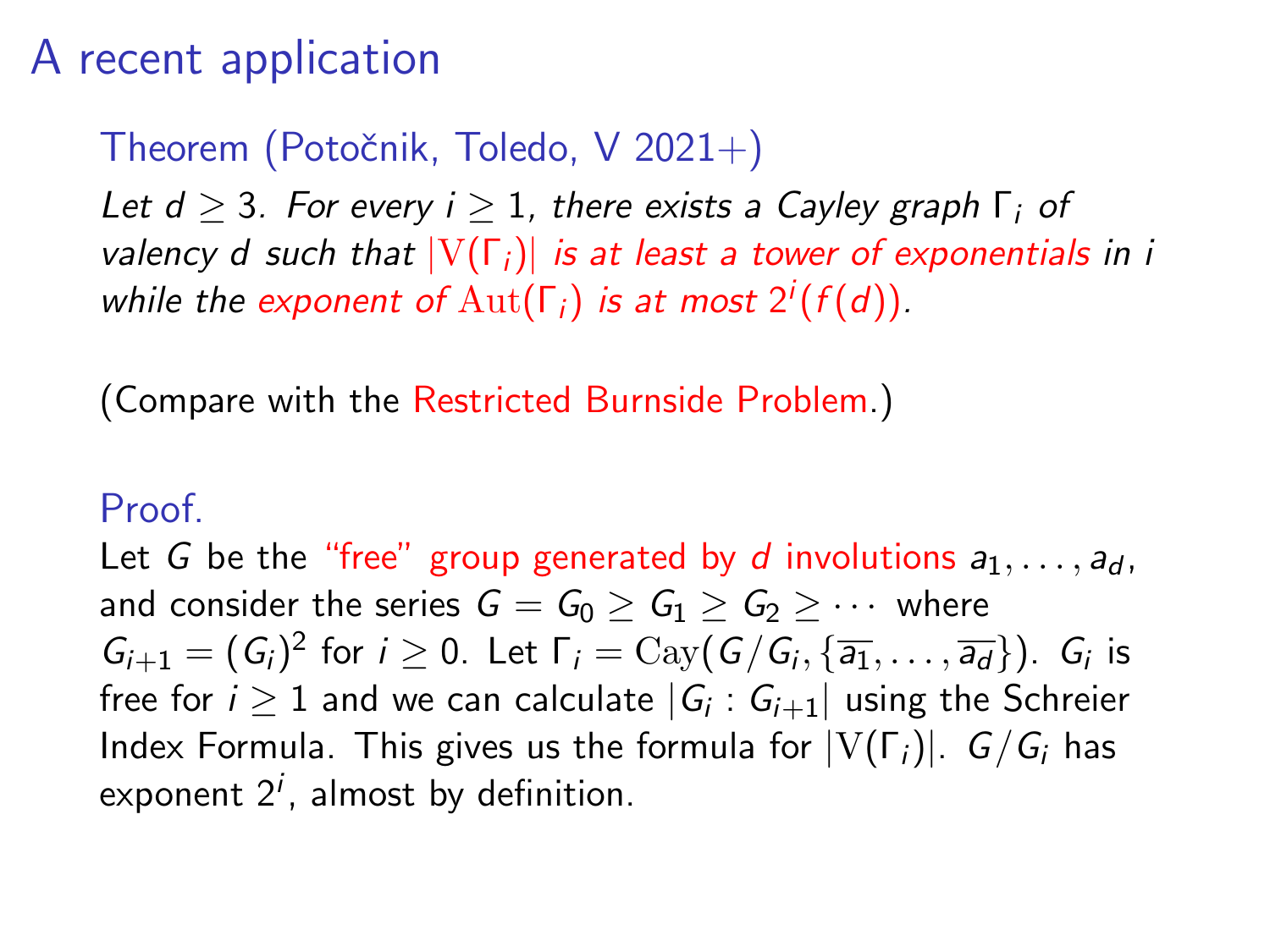### Theorem (Potočnik, Toledo, V 2021+)

Let  $d > 3$ . For every  $i > 1$ , there exists a Cayley graph  $\Gamma_i$  of valency d such that  $|V(\Gamma_i)|$  is at least a tower of exponentials in i while the exponent of  $\mathrm{Aut}(\Gamma_i)$  is at most  $2^i(f(d)).$ 

(Compare with the Restricted Burnside Problem.)

#### Proof.

Let G be the "free" group generated by d involutions  $a_1, \ldots, a_d$ , and consider the series  $G = G_0 > G_1 > G_2 > \cdots$  where  $G_{i+1}=(G_i)^2$  for  $i\geq 0$ . Let  $\Gamma_i=\text{Cay}(G/G_i,\{\overline{a_1},\ldots,\overline{a_d}\})$ .  $G_i$  is free for  $i\geq 1$  and we can calculate  $|G_i:G_{i+1}|$  using the Schreier Index Formula. This gives us the formula for  $|V(\Gamma_i)|$ .  $G/G_i$  has exponent  $2^i$ , almost by definition. To keep control of  $|\mathrm{Aut}(\Gamma_i)|$ , we use the fact that the local action is  $Sym(d)$  which is known to be graph-restrictive.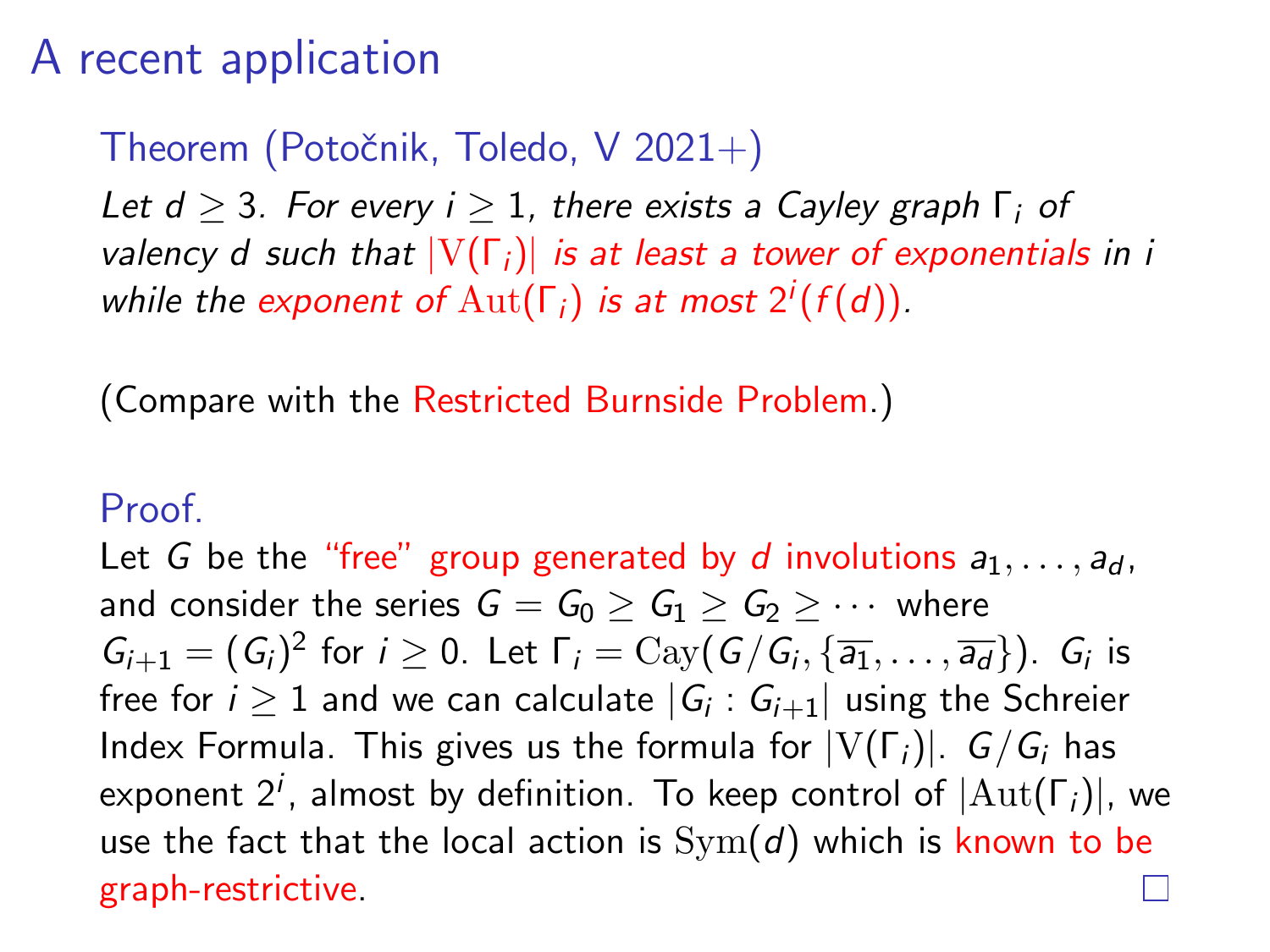In applications, we often don't really need that  $|G_v|$  is bounded by a constant, only that it grows "slowly" with  $|V(\Gamma)|$ .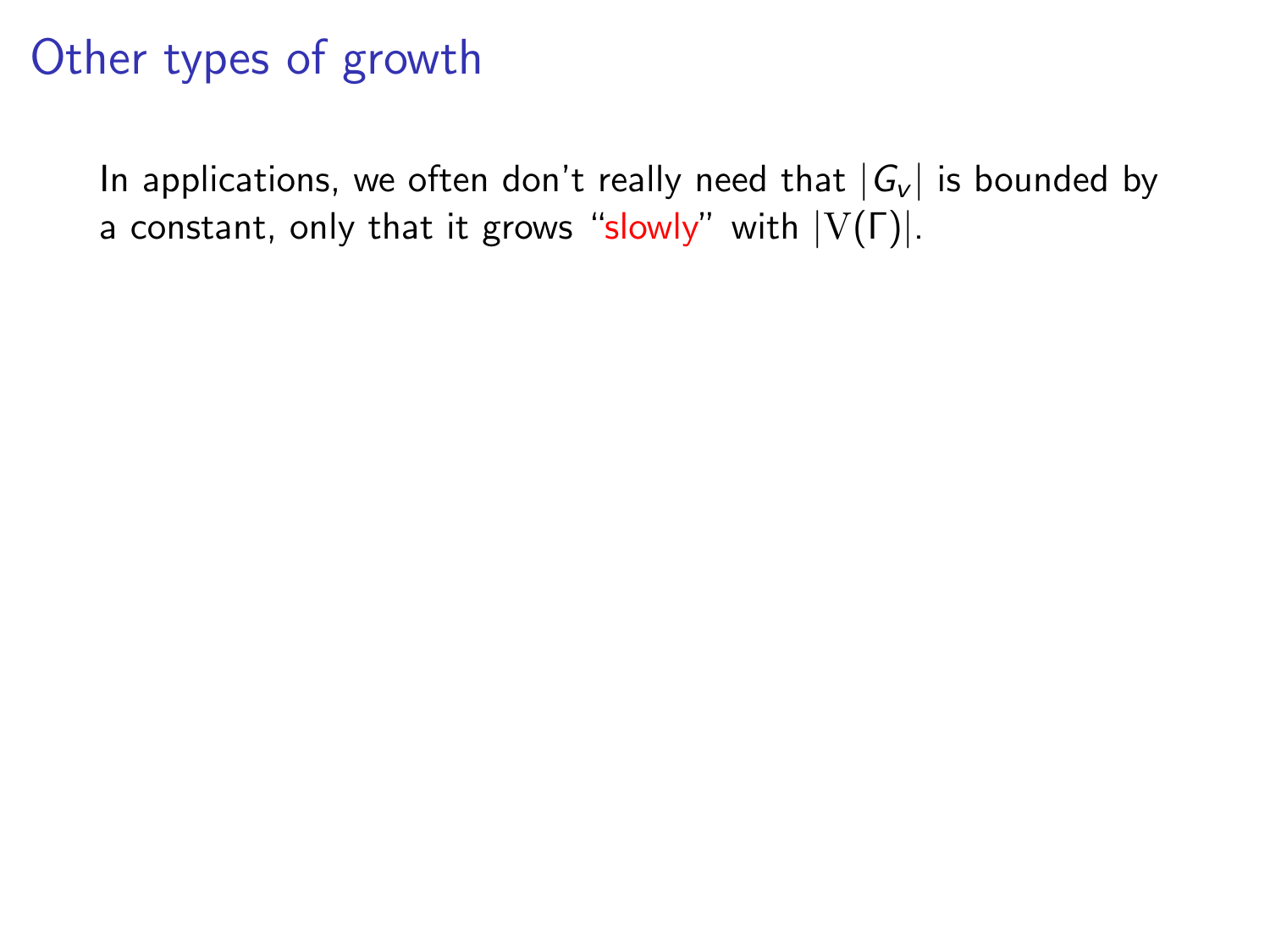In applications, we often don't really need that  $|G_v|$  is bounded by a constant, only that it grows "slowly" with  $|V(\Gamma)|$ . (Polynomial growth usually is enough.)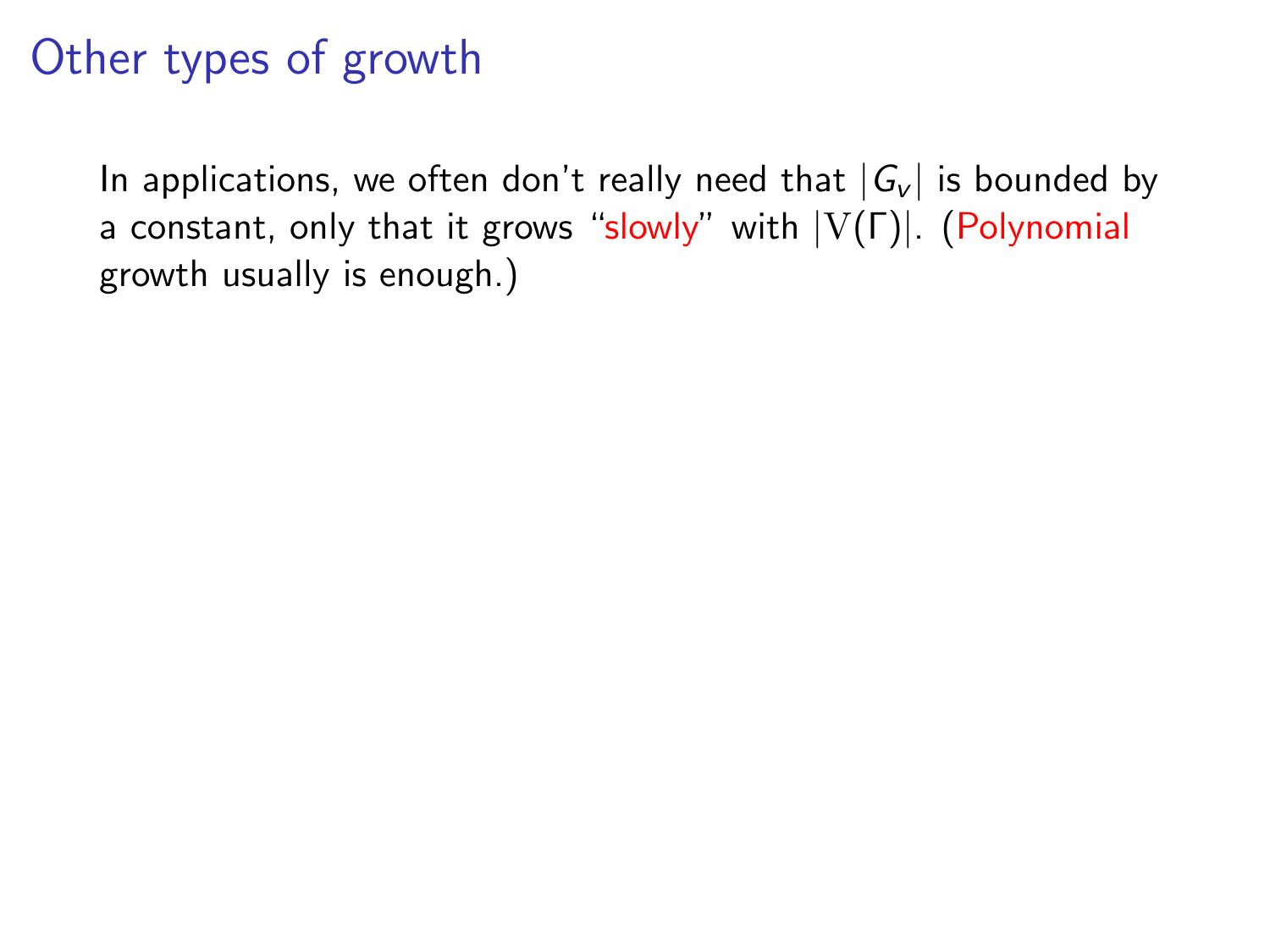In applications, we often don't really need that  $|G_v|$  is bounded by a constant, only that it grows "slowly" with  $|V(\Gamma)|$ . (Polynomial growth usually is enough.)

We can (informally) define the "growth rate" of a permutation group L: in the class of locally-L pairs (Γ, G), how fast does  $|G_v|$ grow as a function of  $|V(\Gamma)|$ ?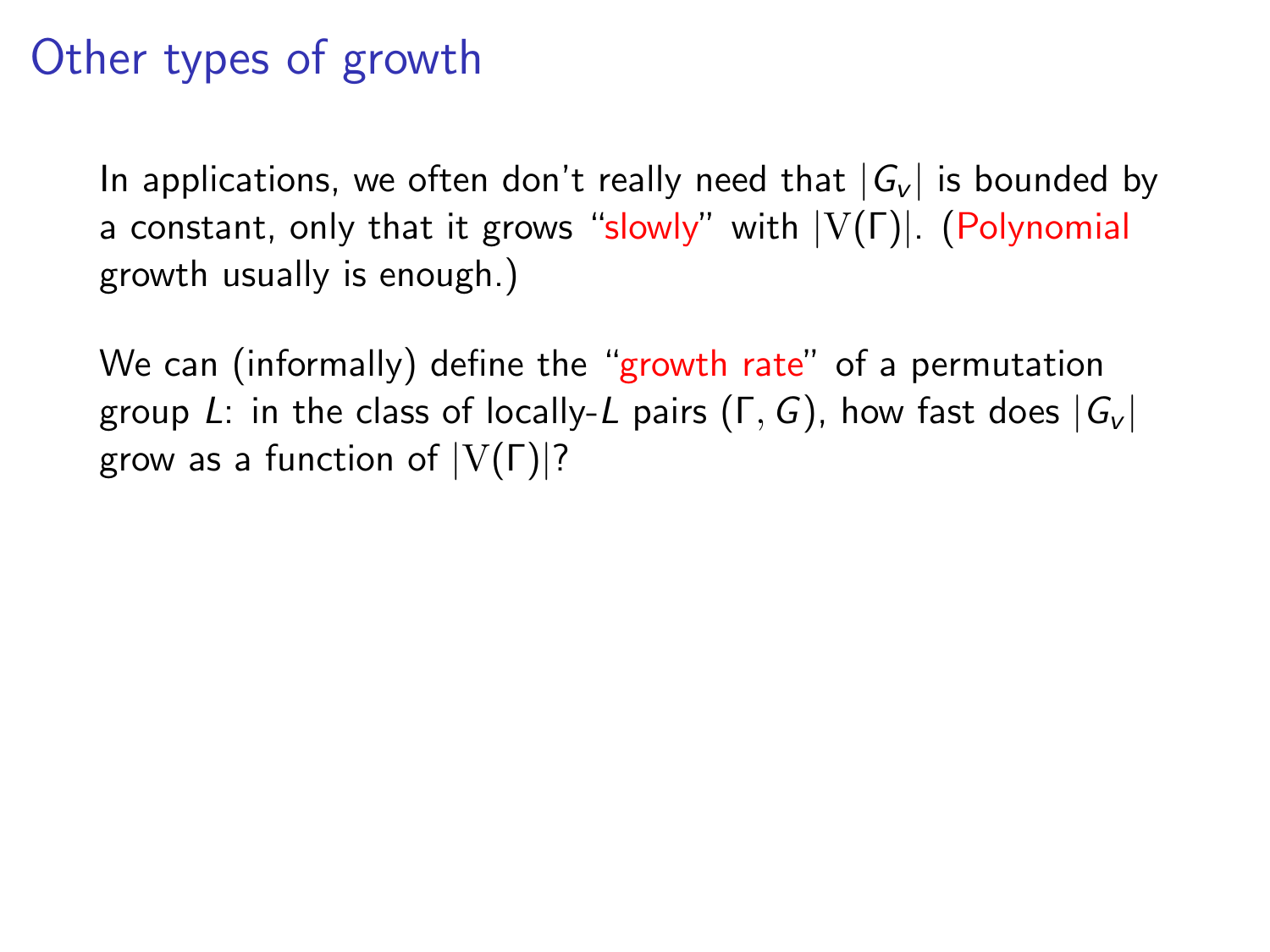In applications, we often don't really need that  $|G_v|$  is bounded by a constant, only that it grows "slowly" with |V(Γ)|. (Polynomial growth usually is enough.)

We can (informally) define the "growth rate" of a permutation group L: in the class of locally-L pairs  $(\Gamma, G)$ , how fast does  $|G_v|$ grow as a function of  $|V(\Gamma)|$ ?

For example, graph-restrictive  $\iff$  constant growth.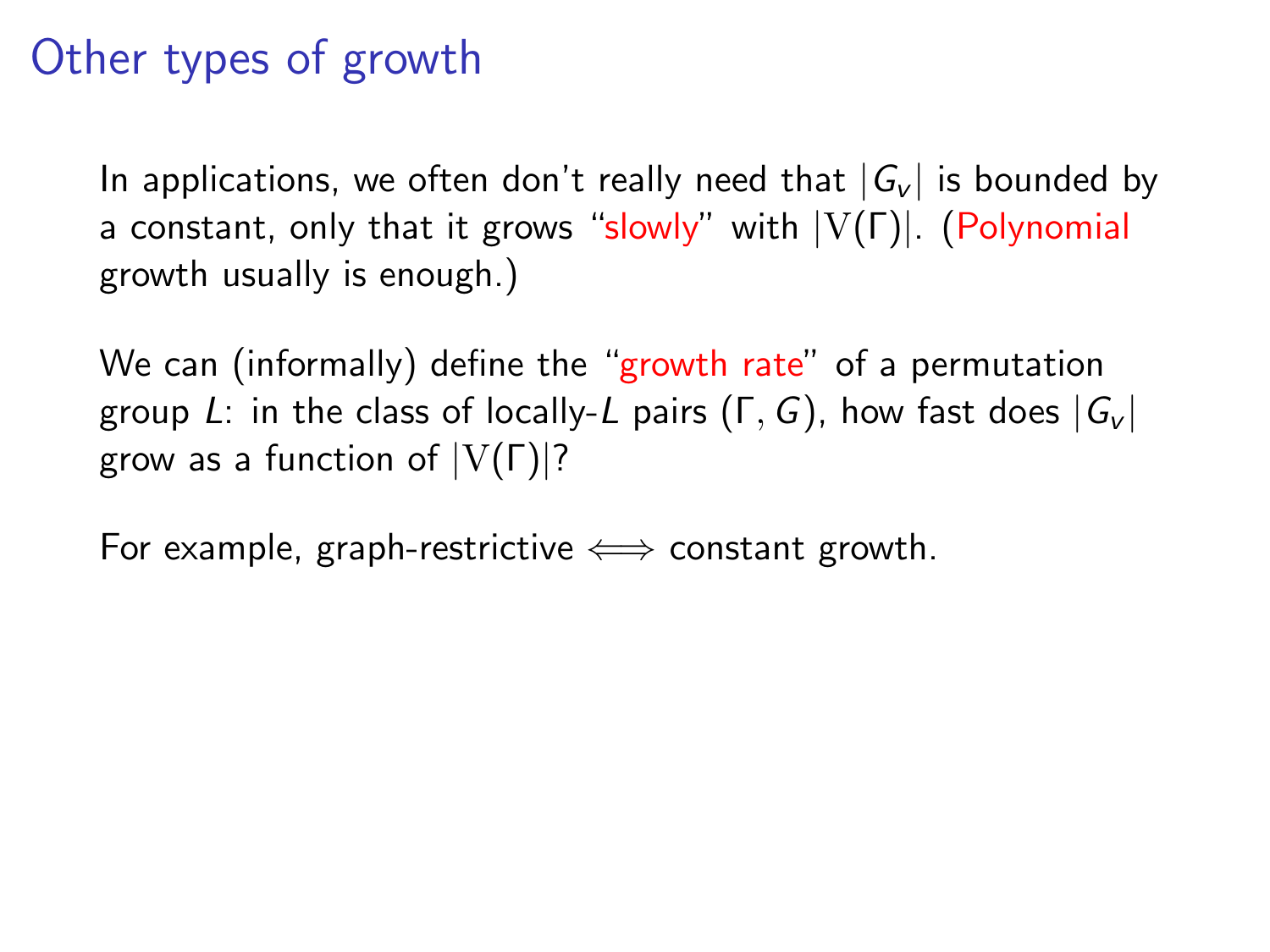In applications, we often don't really need that  $|G_v|$  is bounded by a constant, only that it grows "slowly" with |V(Γ)|. (Polynomial growth usually is enough.)

We can (informally) define the "growth rate" of a permutation group L: in the class of locally-L pairs  $(\Gamma, G)$ , how fast does  $|G_v|$ grow as a function of  $|V(\Gamma)|$ ?

For example, graph-restrictive  $\iff$  constant growth.

The fastest possible growth is exponential, and it is achieved, for example by  $D_4$ .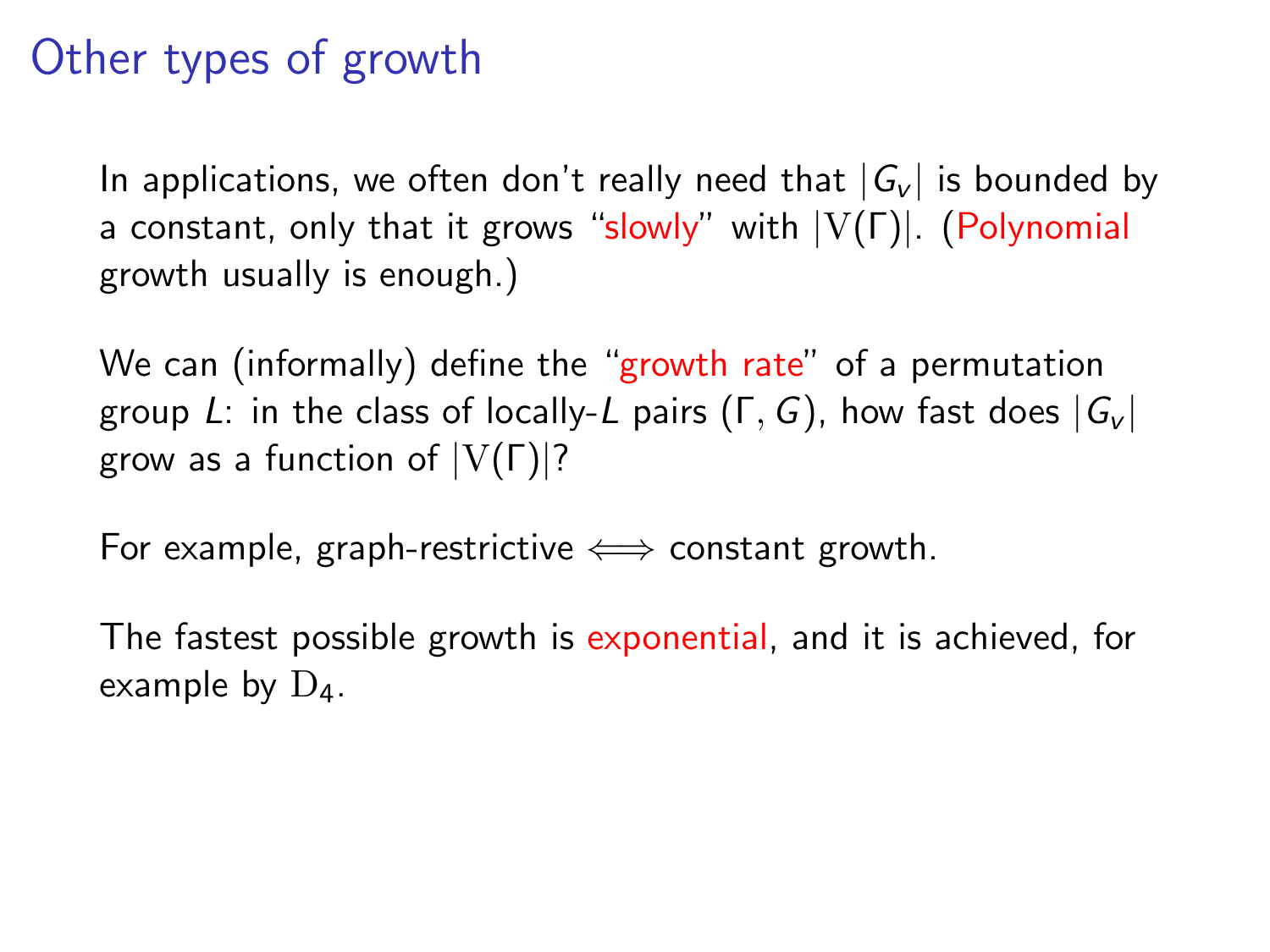In applications, we often don't really need that  $|G_v|$  is bounded by a constant, only that it grows "slowly" with |V(Γ)|. (Polynomial growth usually is enough.)

We can (informally) define the "growth rate" of a permutation group L: in the class of locally-L pairs  $(\Gamma, G)$ , how fast does  $|G_v|$ grow as a function of  $|V(\Gamma)|$ ?

For example, graph-restrictive  $\iff$  constant growth.

The fastest possible growth is exponential, and it is achieved, for example by  $D_4$ .

We also know of some groups with polynomial (non-constant) growth, such as  $D_n$  for *n* even,  $n \geq 6$ .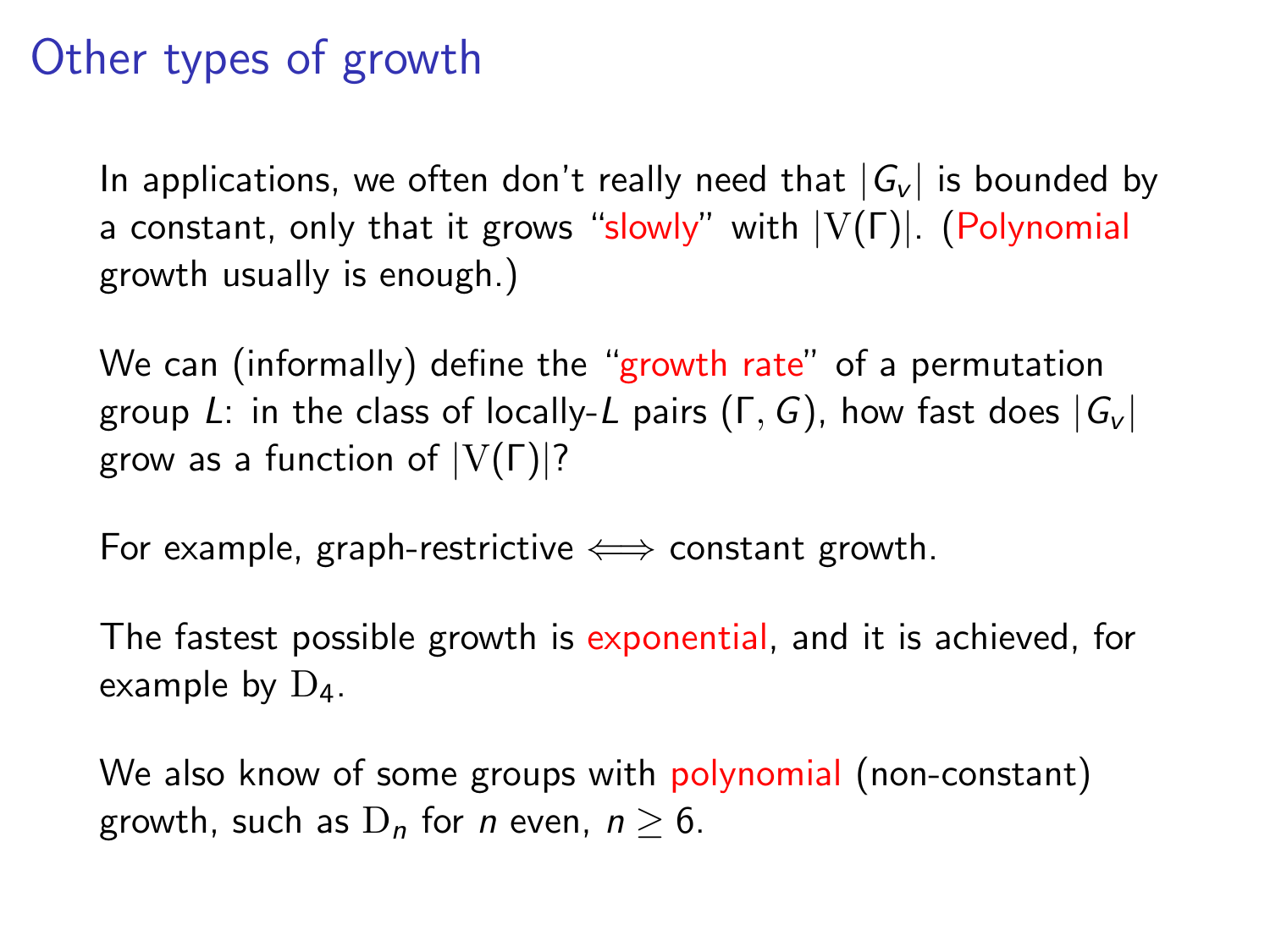### Main problem

Problem Find the growth rate of every permutation group.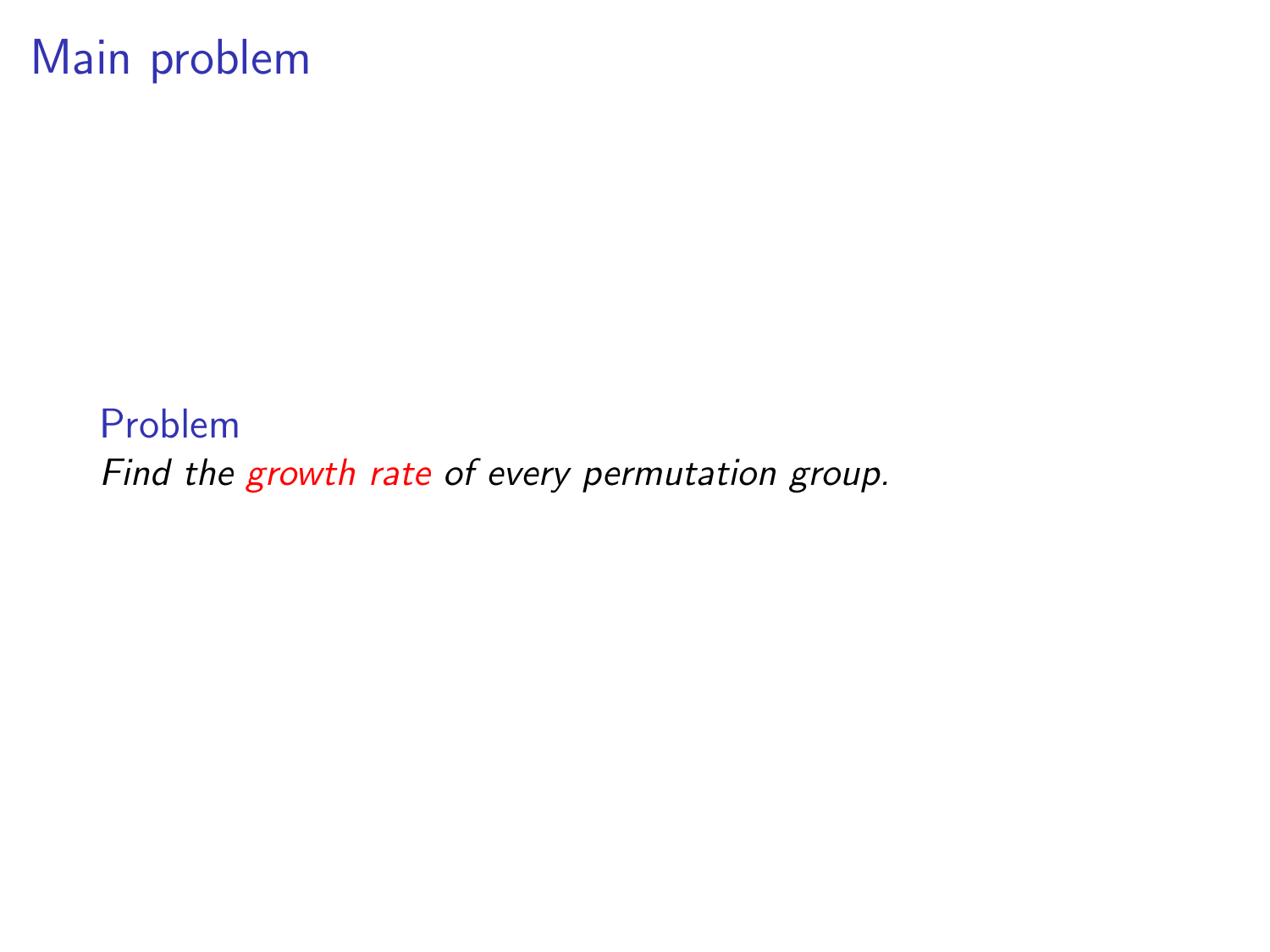Up to permutation isomorphism, there are 37 transitive groups of degree at most 7. As of 2013, this was known: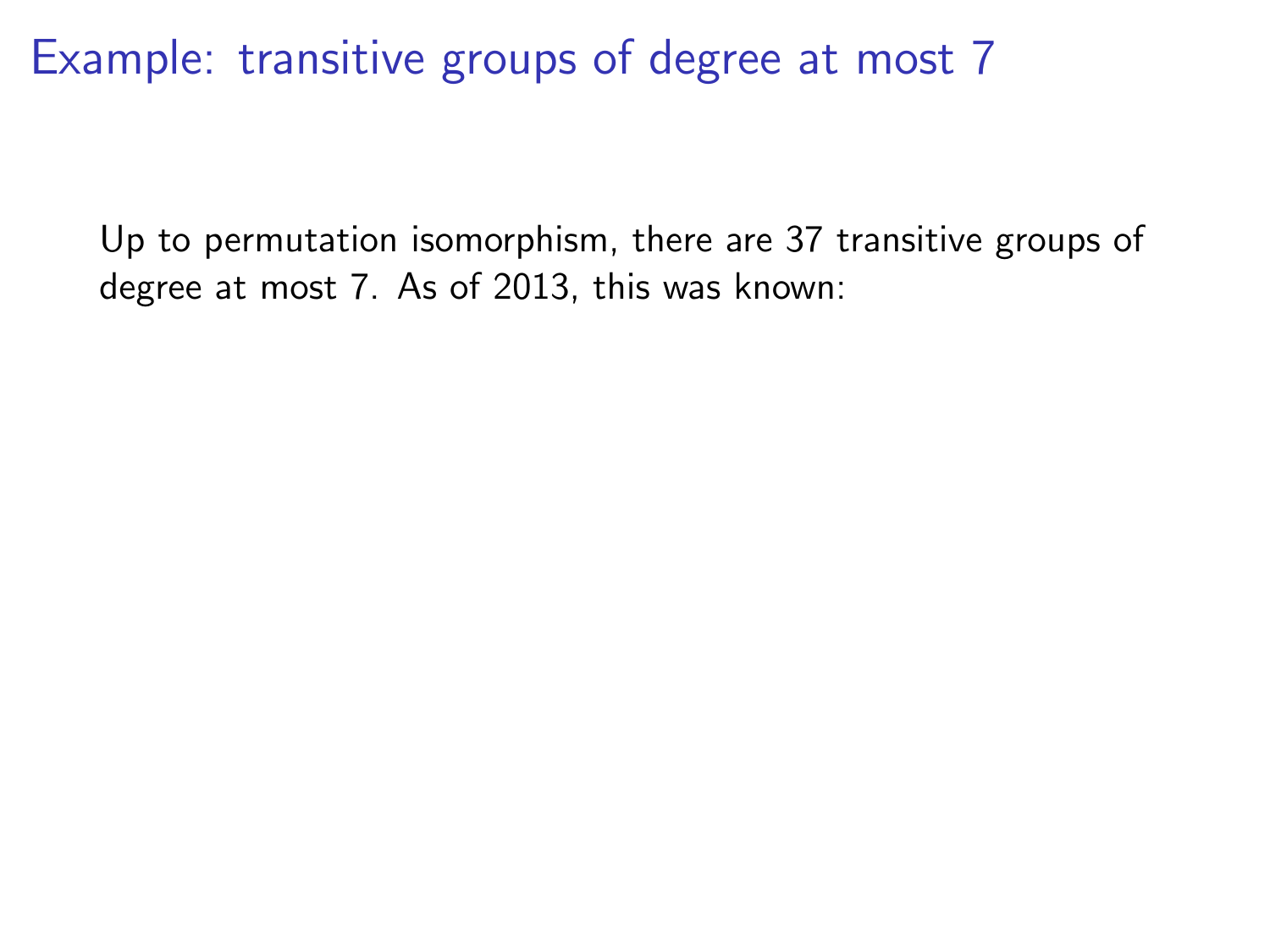Up to permutation isomorphism, there are 37 transitive groups of degree at most 7. As of 2013, this was known:

26 have constant growth. (They are either regular or primitive.)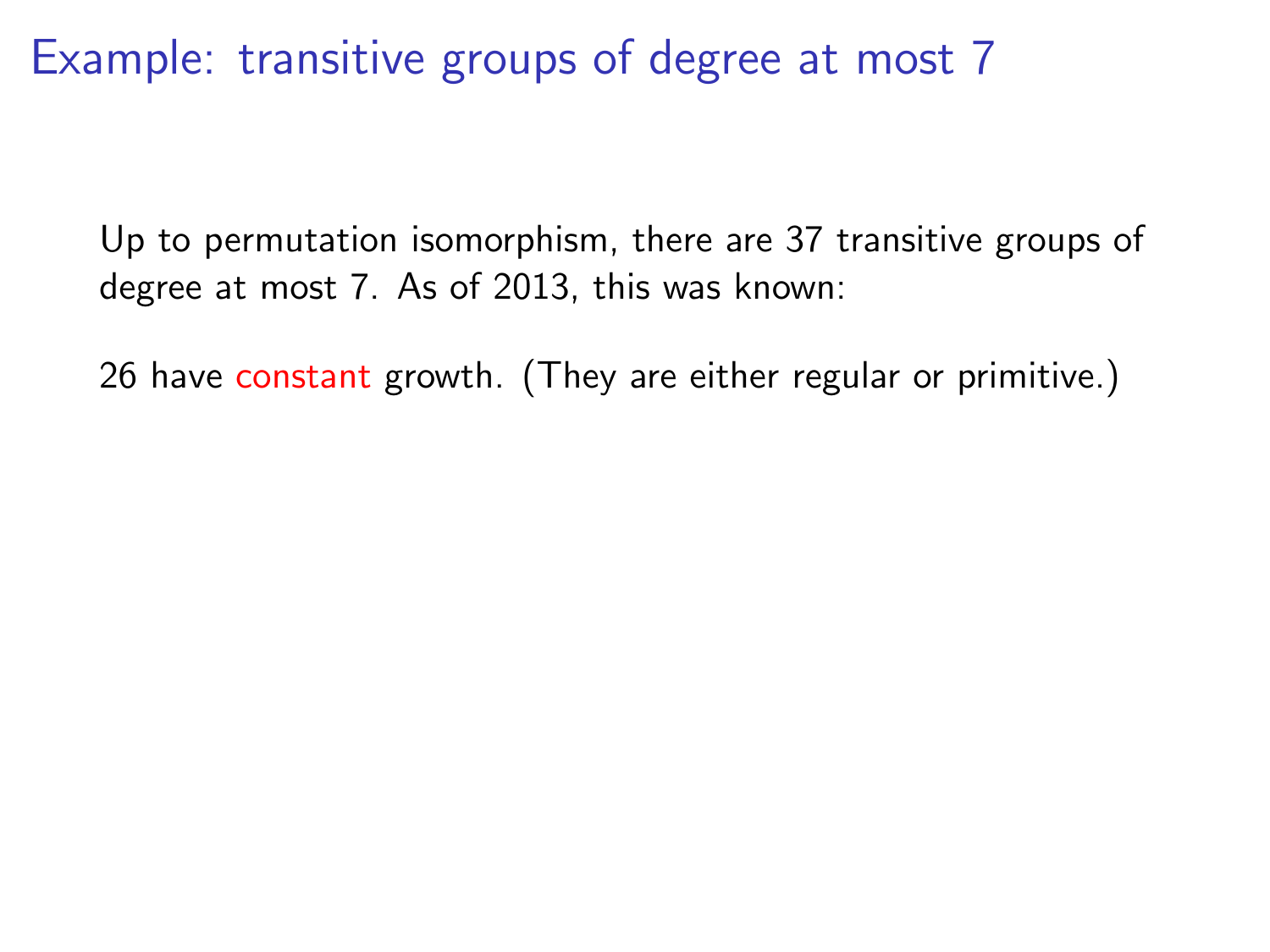Up to permutation isomorphism, there are 37 transitive groups of degree at most 7. As of 2013, this was known:

26 have constant growth. (They are either regular or primitive.)

7 have exponential growth. (5 wreath products and 2 others.)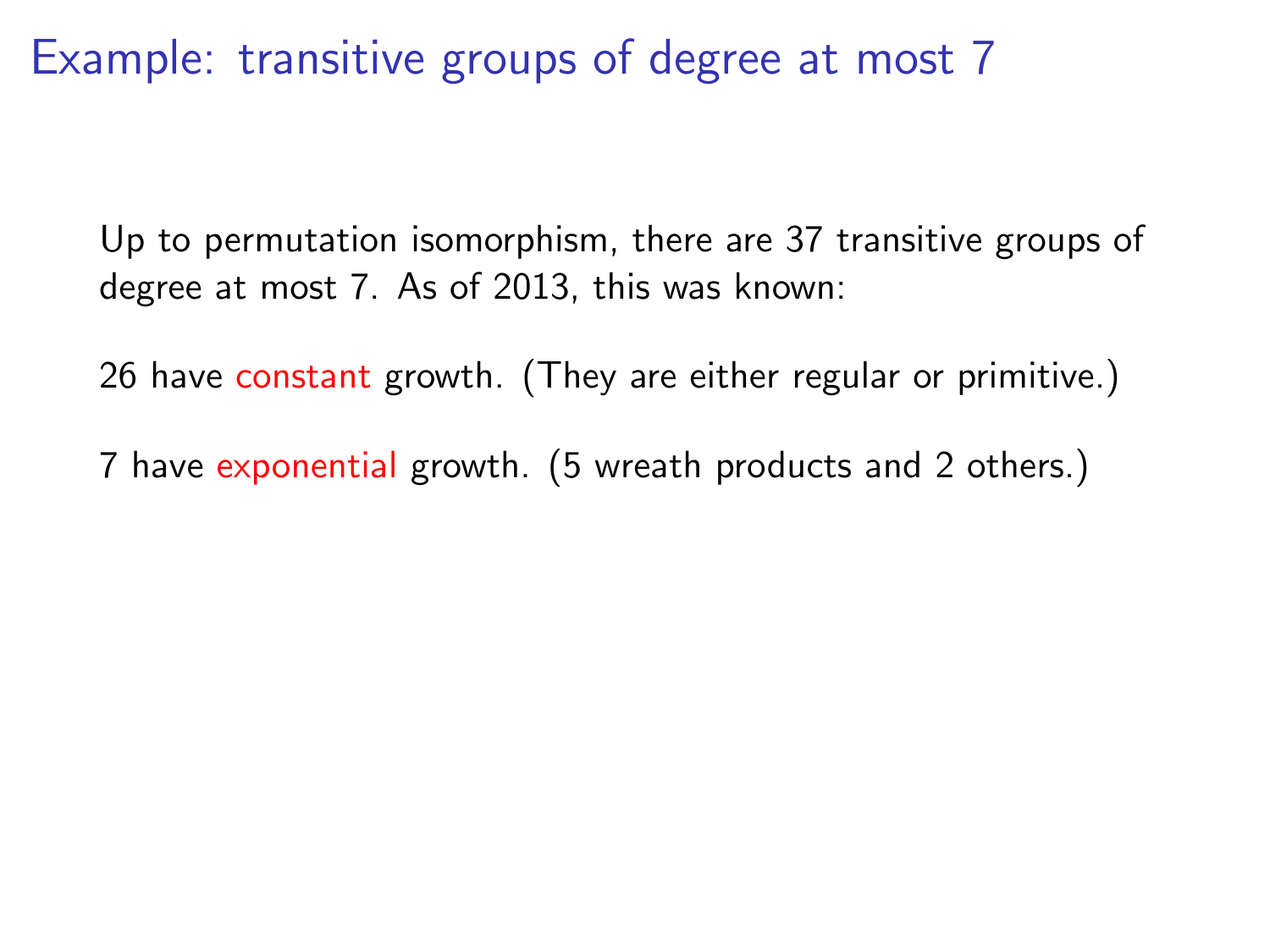Up to permutation isomorphism, there are 37 transitive groups of degree at most 7. As of 2013, this was known:

26 have constant growth. (They are either regular or primitive.)

7 have exponential growth. (5 wreath products and 2 others.)

1 has polynomial growth.  $(D_6)$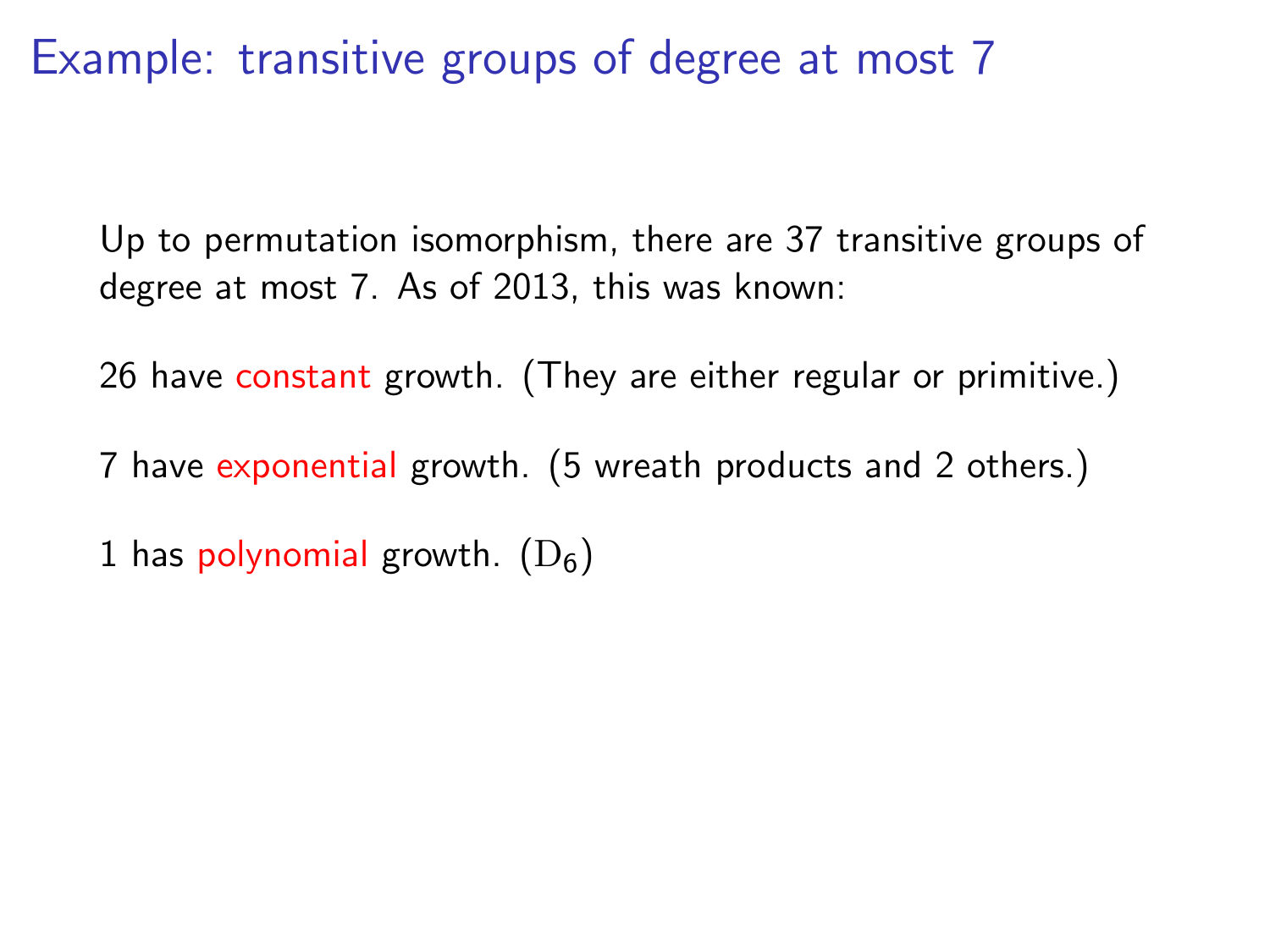Up to permutation isomorphism, there are 37 transitive groups of degree at most 7. As of 2013, this was known:

26 have constant growth. (They are either regular or primitive.)

7 have exponential growth. (5 wreath products and 2 others.)

1 has polynomial growth.  $(D_6)$ 

Theorem (Hujdurović, Potočnik, V 2021) The remaining 3 groups have exponential growth.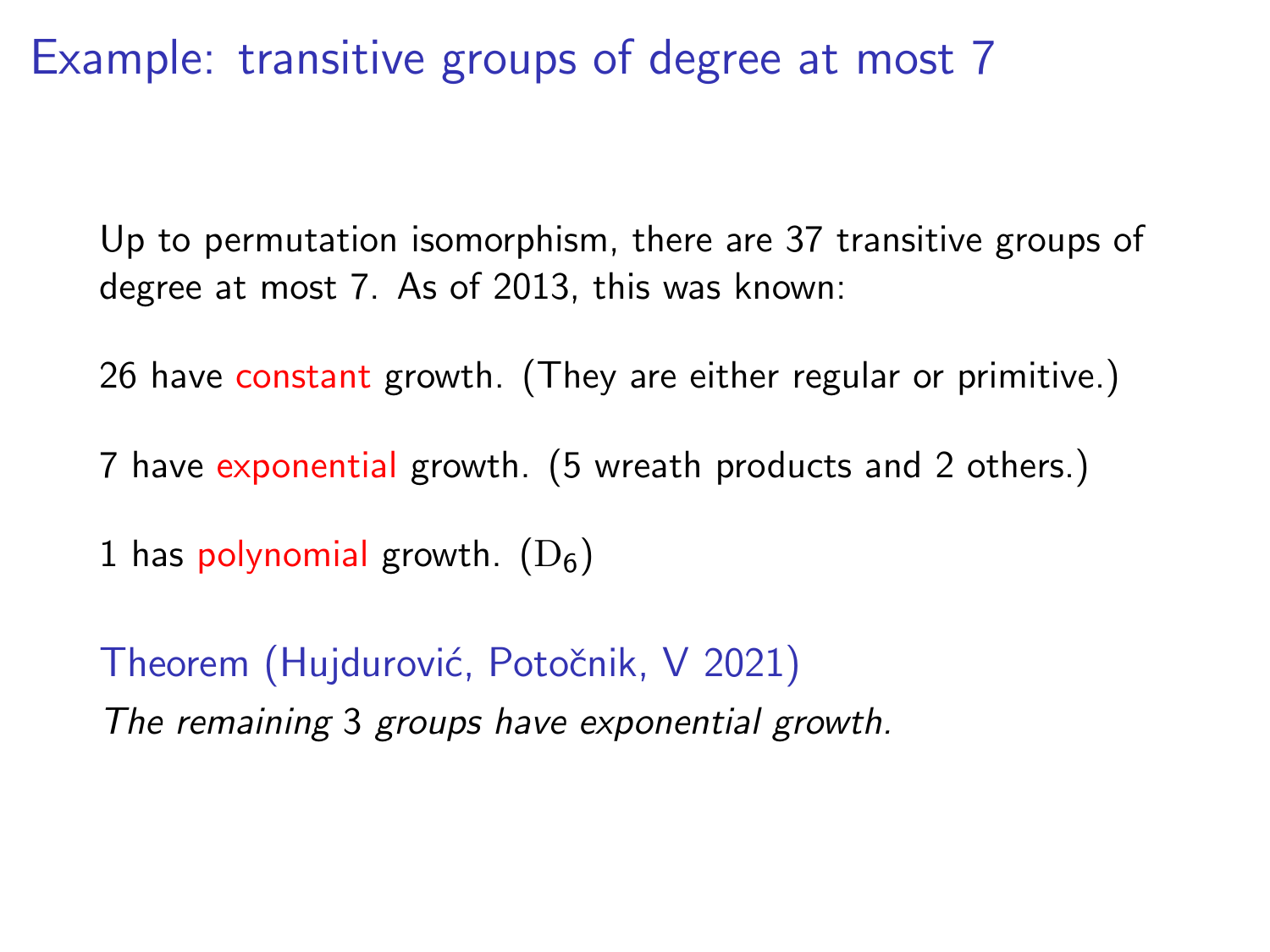We have

 $L := \text{Sym}(4) \cong \mathbb{Z}_2^2 \rtimes \text{Sym}(3) < \mathbb{Z}_2^3 \rtimes \text{Sym}(3) = \mathbb{Z}_2 \wr \text{Sym}(3) \leq \text{Sym}(6),$ 

where  $\mathbb{Z}_2^2$  consists of the codimension 1-subspace of elements with entries having sum 0 in  $\mathbb{Z}_2$ .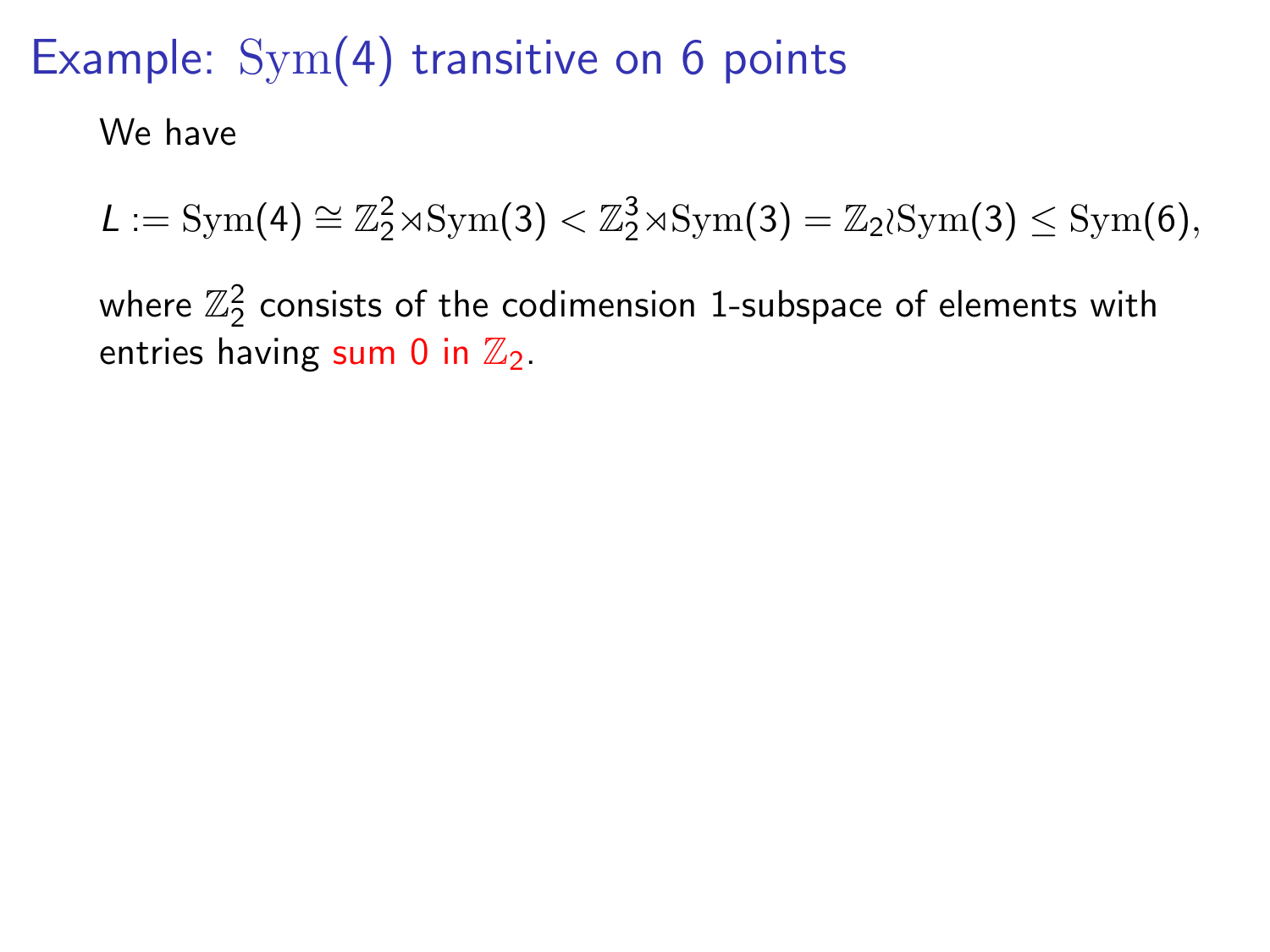We have

 $L := \text{Sym}(4) \cong \mathbb{Z}_2^2 \rtimes \text{Sym}(3) < \mathbb{Z}_2^3 \rtimes \text{Sym}(3) = \mathbb{Z}_2 \wr \text{Sym}(3) \leq \text{Sym}(6),$ 

where  $\mathbb{Z}_2^2$  consists of the codimension 1-subspace of elements with entries having sum 0 in  $\mathbb{Z}_2$ .

We want to construct  $locally-L$  pairs with size of groups exponential in the order of the graph.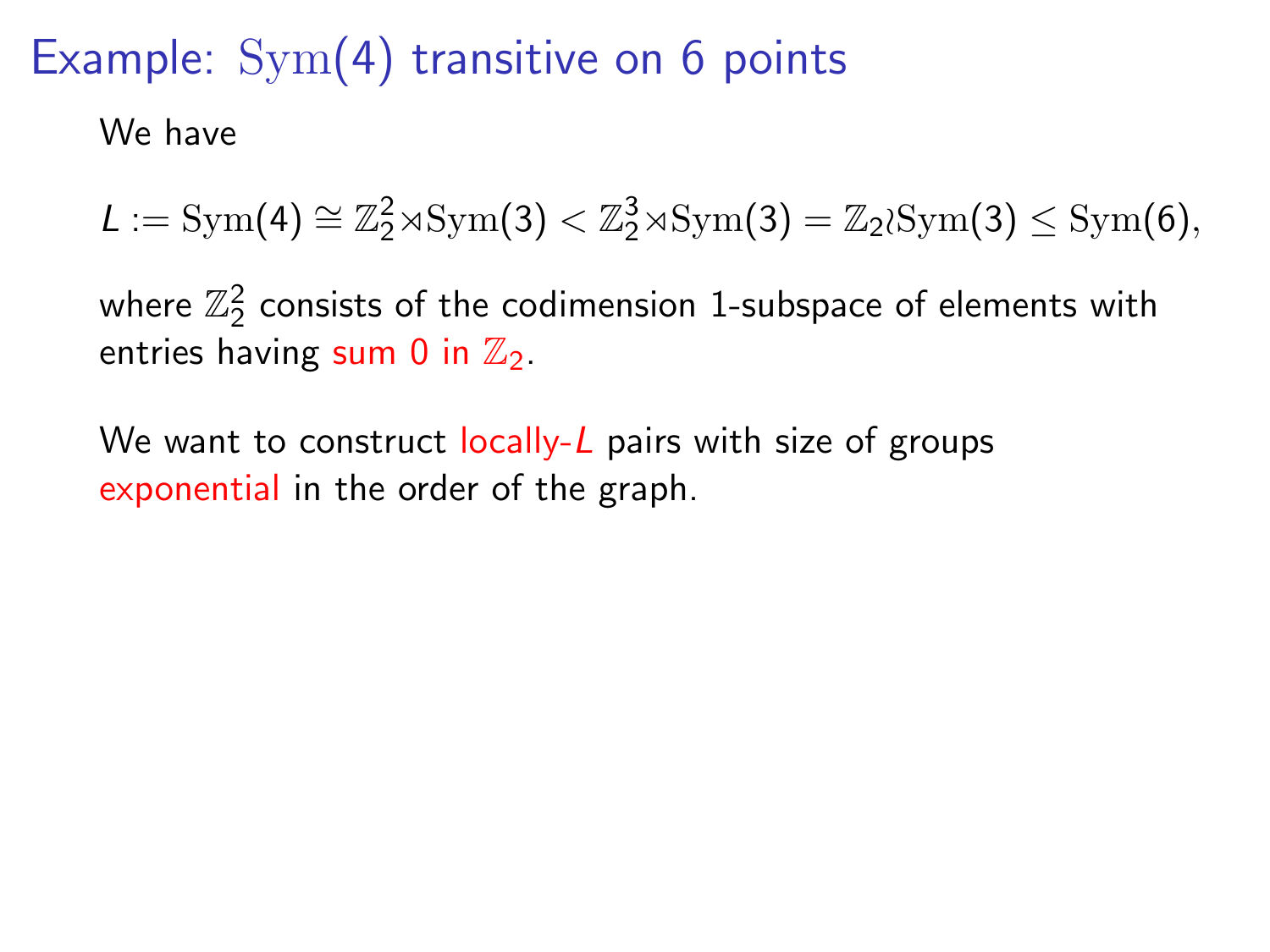We have

 $L := \text{Sym}(4) \cong \mathbb{Z}_2^2 \rtimes \text{Sym}(3) < \mathbb{Z}_2^3 \rtimes \text{Sym}(3) = \mathbb{Z}_2 \wr \text{Sym}(3) \leq \text{Sym}(6),$ 

where  $\mathbb{Z}_2^2$  consists of the codimension 1-subspace of elements with entries having sum 0 in  $\mathbb{Z}_2$ .

We want to construct  $locally-L$  pairs with size of groups exponential in the order of the graph.

We start with a locally- $Sym(3)$  3-valent graph, then take the lexicographic product with an edgeless graph of order 2.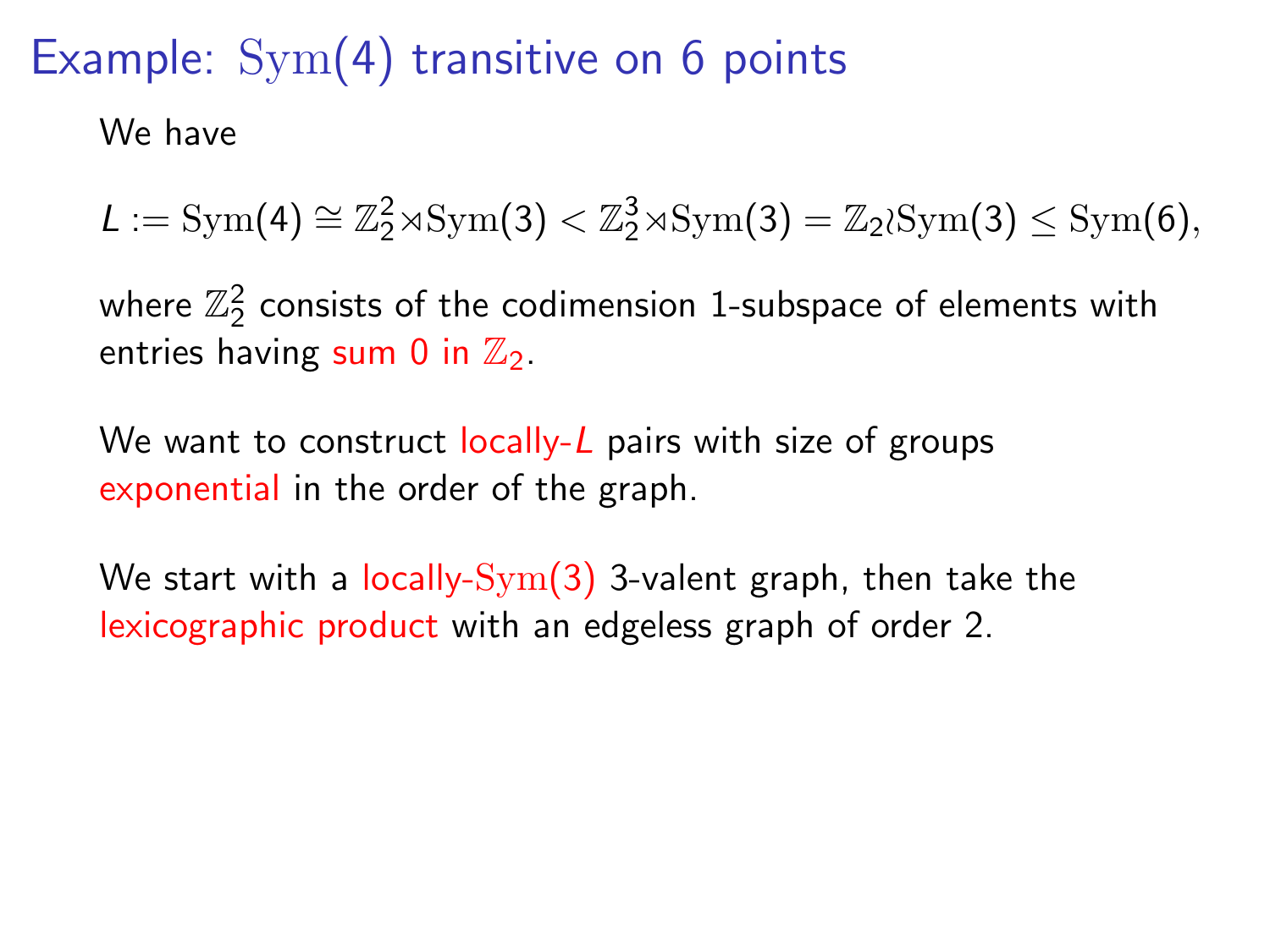We have

 $L := \text{Sym}(4) \cong \mathbb{Z}_2^2 \rtimes \text{Sym}(3) < \mathbb{Z}_2^3 \rtimes \text{Sym}(3) = \mathbb{Z}_2 \wr \text{Sym}(3) \leq \text{Sym}(6),$ 

where  $\mathbb{Z}_2^2$  consists of the codimension 1-subspace of elements with entries having sum 0 in  $\mathbb{Z}_2$ .

We want to construct  $locally-L$  pairs with size of groups exponential in the order of the graph.

We start with a locally- $\text{Sym}(3)$  3-valent graph, then take the lexicographic product with an edgeless graph of order 2.

We need to find a "large" subgroup of the automorphism group that is locally-L.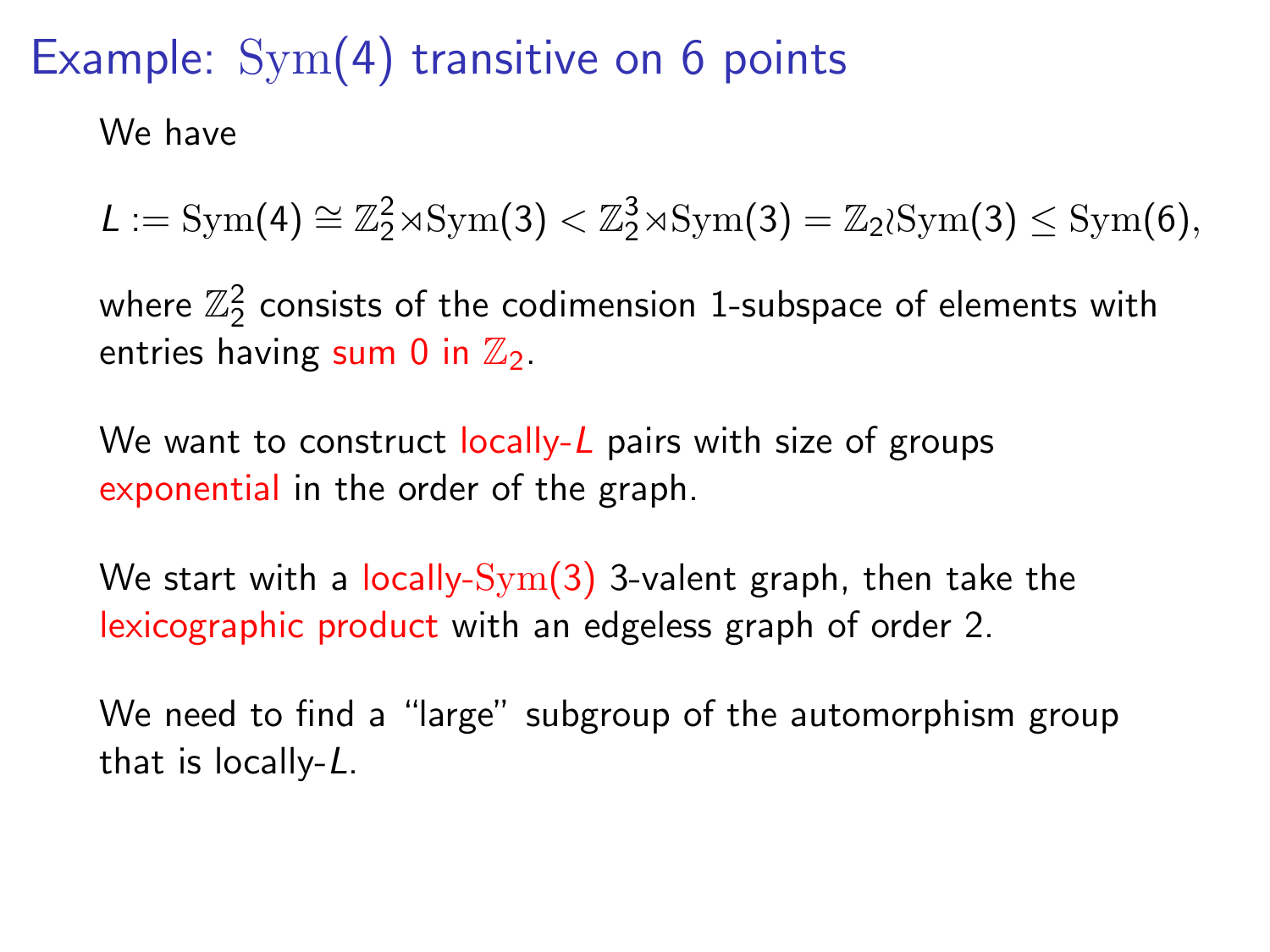We have

 $L := \text{Sym}(4) \cong \mathbb{Z}_2^2 \rtimes \text{Sym}(3) < \mathbb{Z}_2^3 \rtimes \text{Sym}(3) = \mathbb{Z}_2 \wr \text{Sym}(3) \leq \text{Sym}(6),$ 

where  $\mathbb{Z}_2^2$  consists of the codimension 1-subspace of elements with entries having sum 0 in  $\mathbb{Z}_2$ .

We want to construct  $locally-L$  pairs with size of groups exponential in the order of the graph.

We start with a locally- $\text{Sym}(3)$  3-valent graph, then take the lexicographic product with an edgeless graph of order 2.

We need to find a "large" subgroup of the automorphism group that is locally-L.

The 1-eigenspace over  $\mathbb{Z}_2$  of the 3-valent graph turns out to be relevant!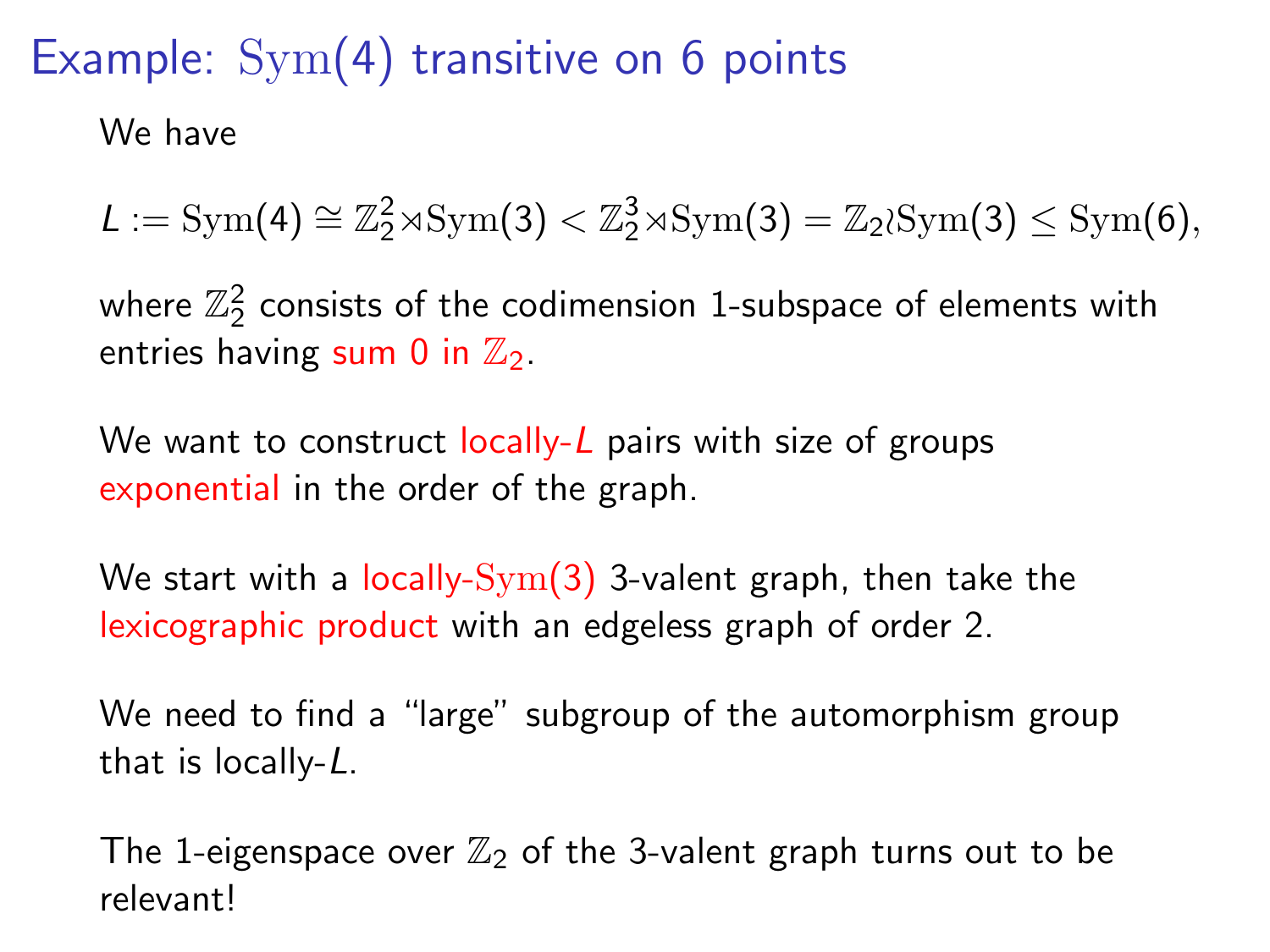# Sym(4) transitive on 6 points, continued

We need an infinite family of 2-arc-transitive 3-valent graphs with the property that the dimension of their 1-eigenspace over  $\mathbb{Z}_2$ grows linearly with the order of the graphs.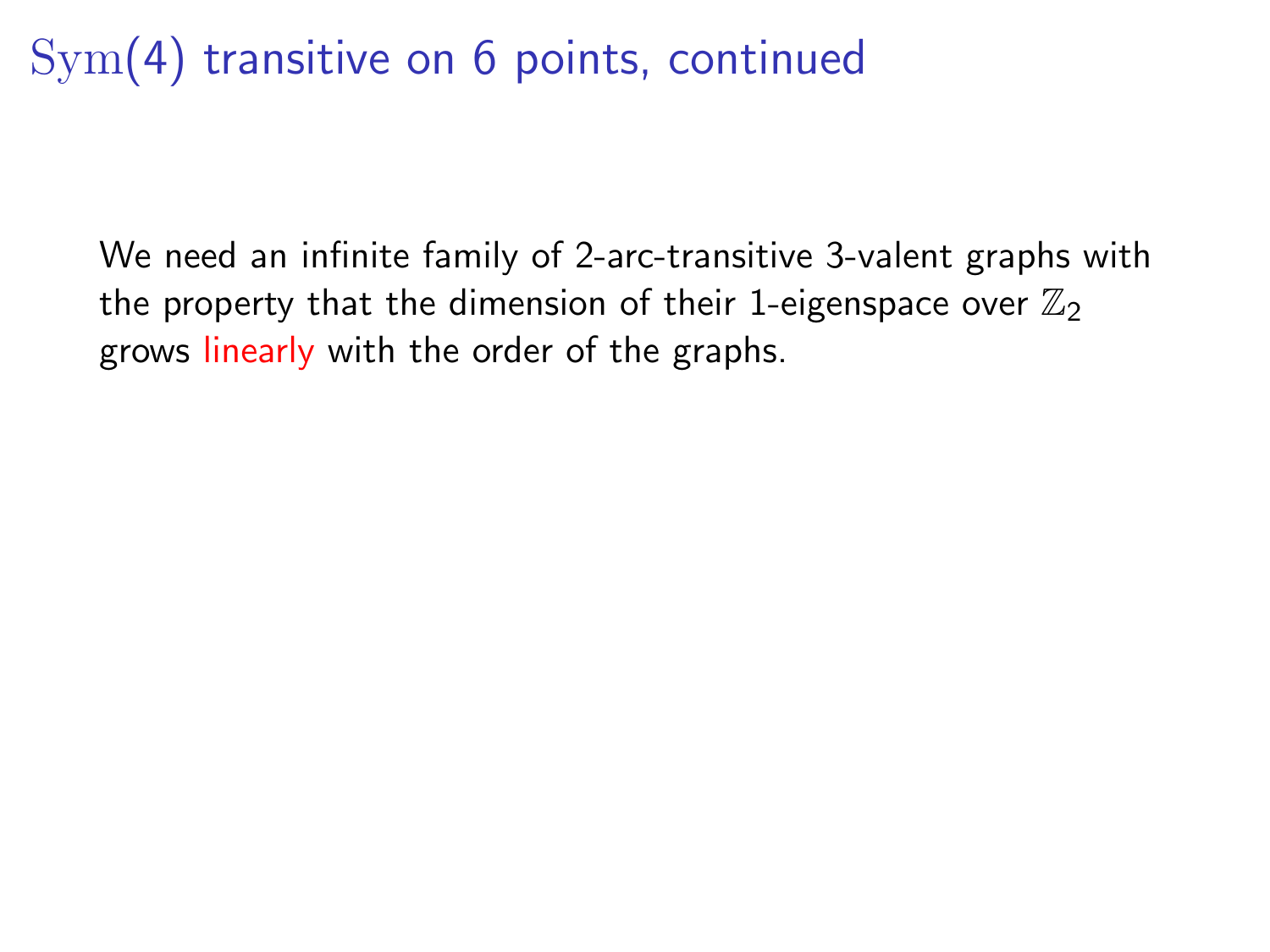# Sym(4) transitive on 6 points, continued

We need an infinite family of 2-arc-transitive 3-valent graphs with the property that the dimension of their 1-eigenspace over  $\mathbb{Z}_2$ grows linearly with the order of the graphs.

Easy to find a family of candidates using the census, very nice description, but hard to prove the lower bound on the size of the eigenspace.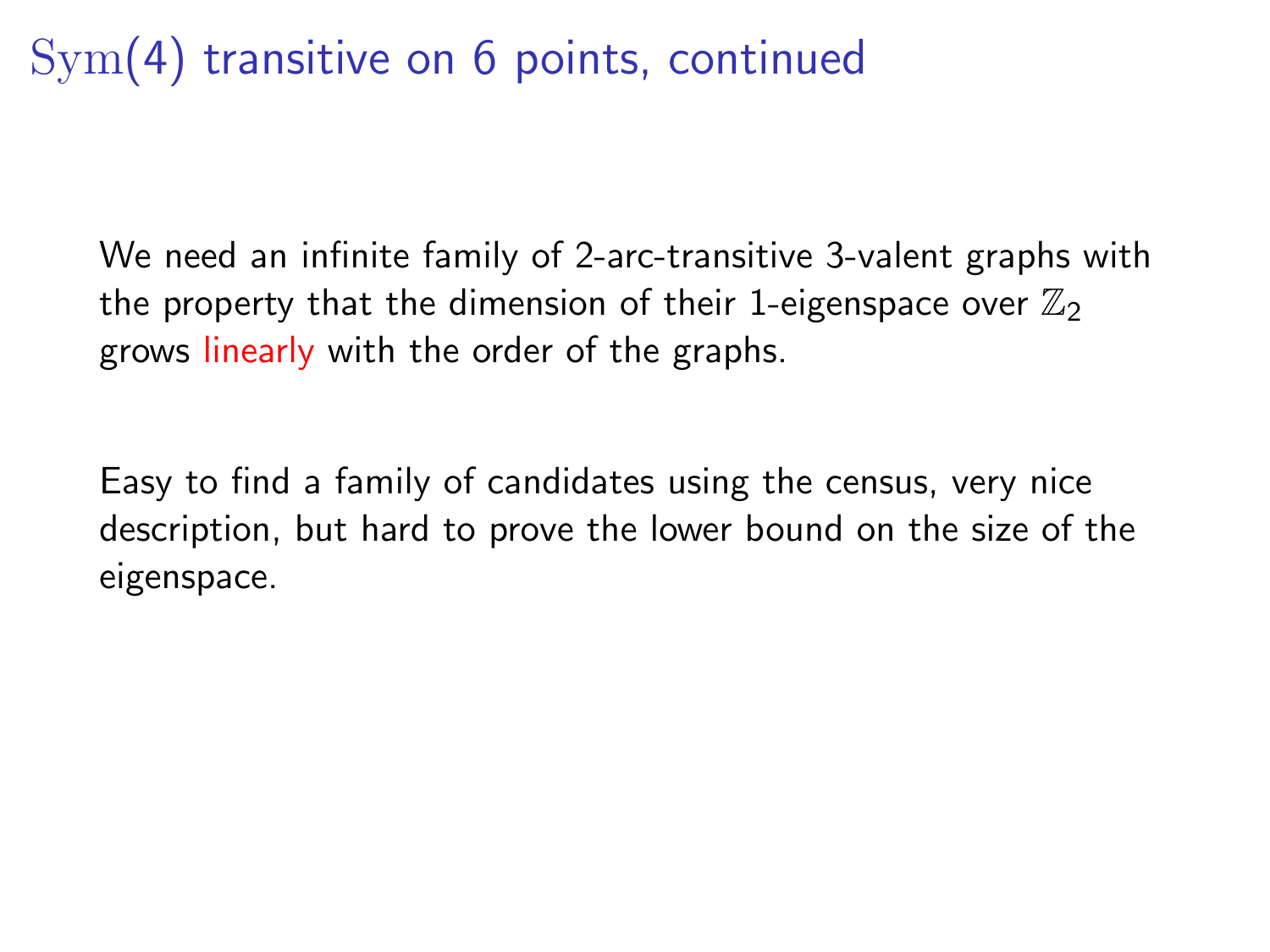# Sym(4) transitive on 6 points, continued

We need an infinite family of 2-arc-transitive 3-valent graphs with the property that the dimension of their 1-eigenspace over  $\mathbb{Z}_2$ grows linearly with the order of the graphs.

Easy to find a family of candidates using the census, very nice description, but hard to prove the lower bound on the size of the eigenspace.

More results of this type?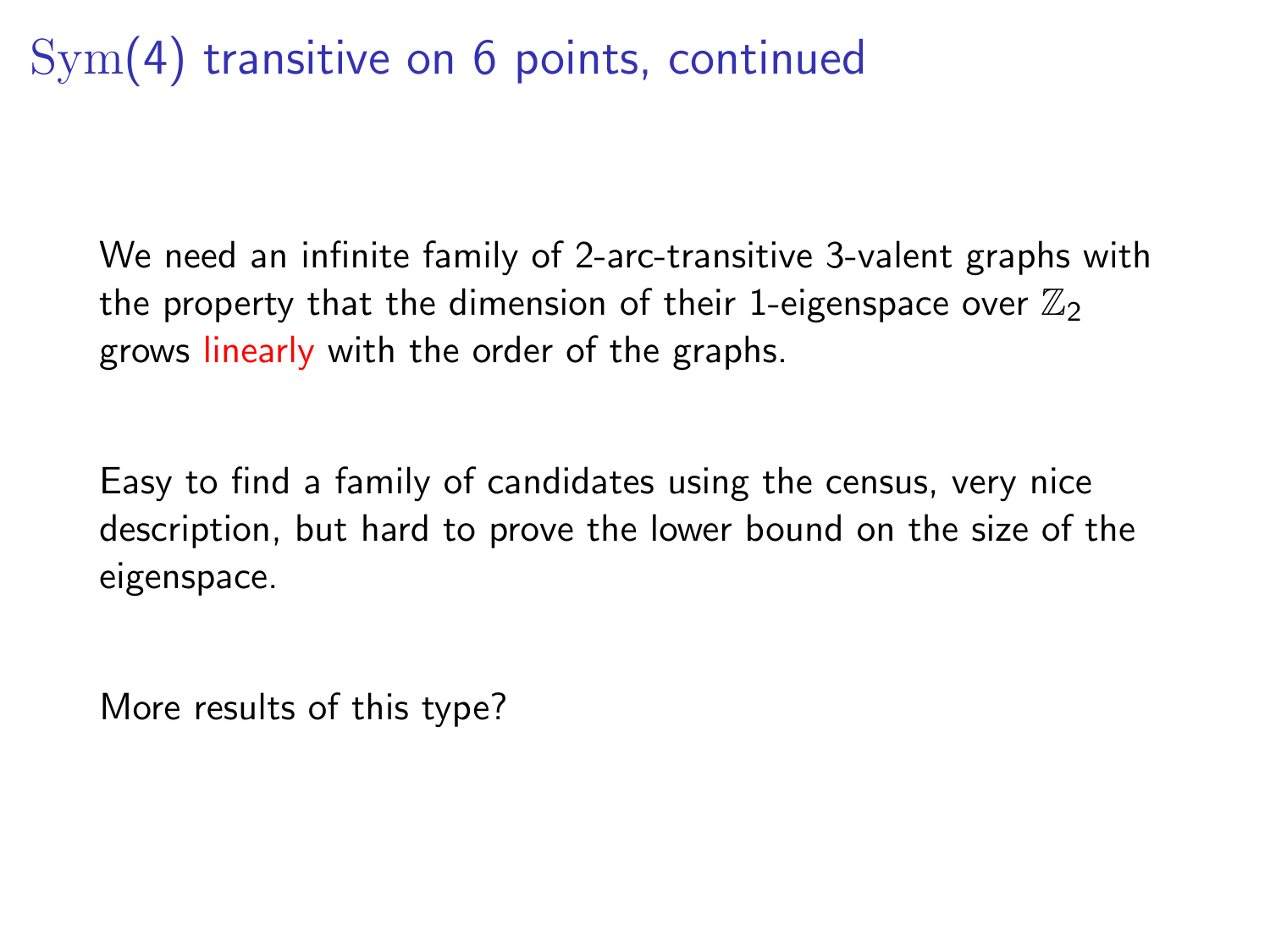### Open problems

Are there groups of intermediate graph-type?